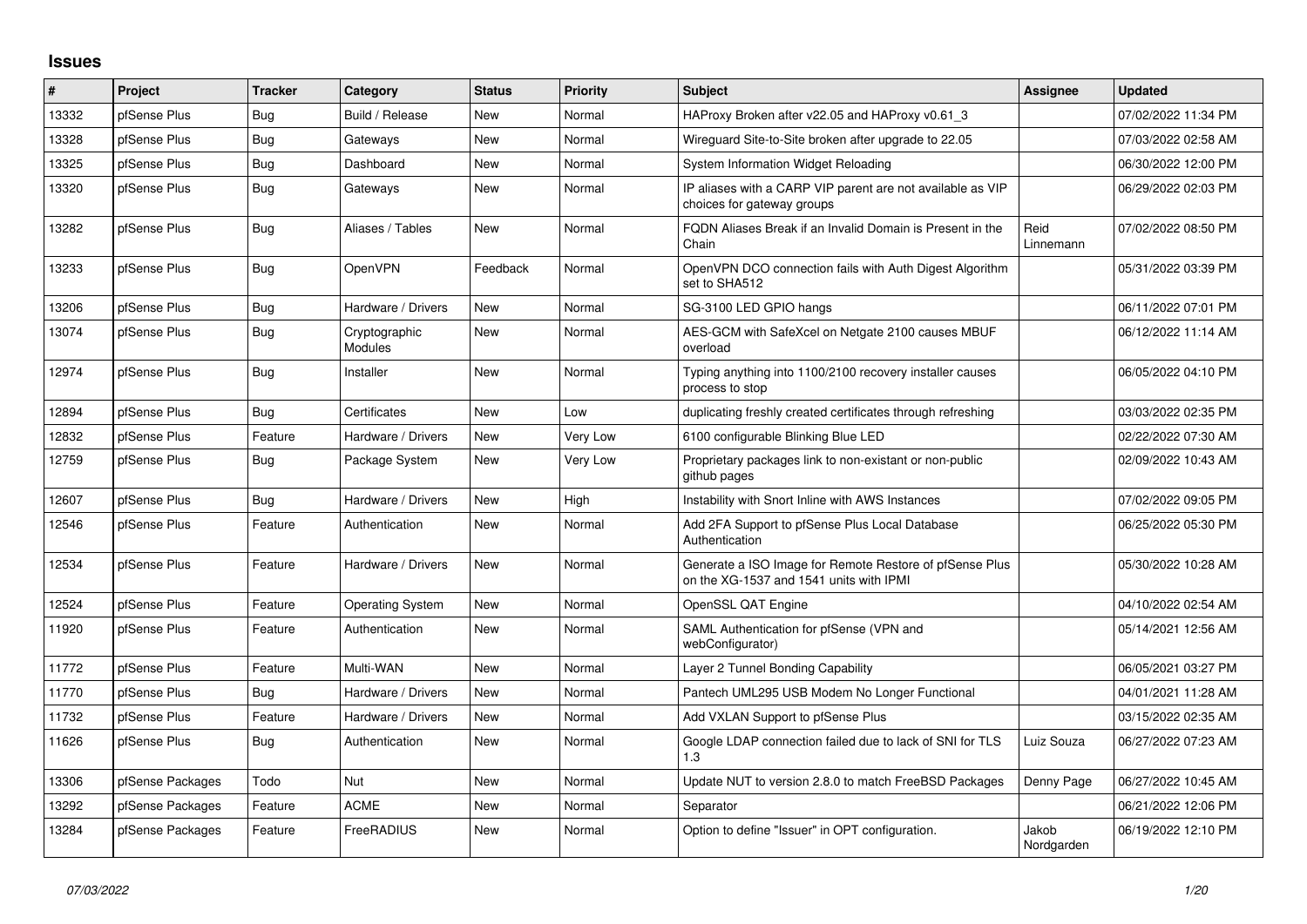| #     | Project          | <b>Tracker</b> | Category                 | <b>Status</b>                 | <b>Priority</b> | <b>Subject</b>                                                                                               | Assignee            | <b>Updated</b>      |
|-------|------------------|----------------|--------------------------|-------------------------------|-----------------|--------------------------------------------------------------------------------------------------------------|---------------------|---------------------|
| 13255 | pfSense Packages | Todo           | OpenVPN Client<br>Export | <b>New</b>                    | Normal          | Set PKCS#12 algorithm when exporting OpenVPN ZIP or<br>Windows bundles                                       | Jim Pingle          | 06/08/2022 10:37 AM |
| 13247 | pfSense Packages | Bug            | open-vm-tools            | New                           | Low             | Open-VM-Tools service actions do not work                                                                    |                     | 06/05/2022 07:09 PM |
| 13246 | pfSense Packages | Feature        | iperf                    | <b>New</b>                    | Normal          | iperf3 service controls do not work                                                                          |                     | 06/05/2022 06:51 PM |
| 13214 | pfSense Packages | Bug            | node exporter            | <b>Pull Request</b><br>Review | Normal-package  | AttributeError: 'NoneType' object has no attribute 'text'                                                    | lan Grindley        | 05/25/2022 08:20 AM |
| 13209 | pfSense Packages | Bug            | pfBlockerNG              | <b>New</b>                    | Low             | Parsing Filter log by pfBlockerNG creates IP Block log with<br>Source/Destination mixed up or wrong Direcion | <b>Viktor Gurov</b> | 05/25/2022 03:50 AM |
| 13207 | pfSense Packages | Feature        | pfBlockerNG              | New                           | Normal          | The feed column on the Alerts page is confusing                                                              |                     | 05/24/2022 04:56 AM |
| 13202 | pfSense Packages | <b>Bug</b>     | pfBlockerNG              | <b>New</b>                    | Normal          | Missing Protocols on IP Feed Groups Advanced<br>Inbound/Outbound Firewall Rule settings                      |                     | 05/23/2022 08:58 AM |
| 13201 | pfSense Packages | Feature        | pfBlockerNG              | New                           | Normal          | Add FireHol Security IP Feeds                                                                                |                     | 05/23/2022 06:34 AM |
| 13200 | pfSense Packages | Feature        | pfBlockerNG              | <b>New</b>                    | Normal          | Custom DNS Servers for Alert settings                                                                        |                     | 05/23/2022 06:16 AM |
| 13199 | pfSense Packages | Feature        | pfBlockerNG              | New                           | Normal          | Feed groups should not have the first listing in the group bar                                               |                     | 05/23/2022 06:03 AM |
| 13198 | pfSense Packages | Feature        | pfBlockerNG              | <b>New</b>                    | Normal          | Dark Theme Styling issues - Alerts White bar                                                                 |                     | 05/23/2022 06:05 AM |
| 13197 | pfSense Packages | Feature        | pfBlockerNG              | New                           | Normal          | Put a Single donation link and a proper patreon lin in the<br>pfBlocker Support Banner / Widget              |                     | 05/23/2022 05:35 AM |
| 13196 | pfSense Packages | Feature        | pfBlockerNG              | <b>New</b>                    | Normal          | remove NoVirusThanks feed                                                                                    |                     | 05/23/2022 06:05 AM |
| 13195 | pfSense Packages | Feature        | pfBlockerNG              | <b>New</b>                    | Normal          | Dedicated website for Feed mangement - Community<br>Driven                                                   |                     | 05/23/2022 05:22 AM |
| 13194 | pfSense Packages | <b>Bug</b>     | pfBlockerNG              | <b>New</b>                    | Normal          | Remove dead Malc0de feed                                                                                     |                     | 05/23/2022 05:16 AM |
| 13180 | pfSense Packages | <b>Bug</b>     | pfBlockerNG              | <b>New</b>                    | High            | High CPU Utilization with pfb_filter <sup>[]</sup> since PfBlockerNG<br>update to devel 3.1.0 4              |                     | 06/14/2022 08:00 AM |
| 13179 | pfSense Packages | Feature        | pfBlockerNG              | <b>New</b>                    | High            | Search based on CIDR                                                                                         |                     | 05/17/2022 09:45 AM |
| 13160 | pfSense Packages | Feature        | Status Monitoring        | <b>Pull Request</b><br>Review | Normal          | Option to sort monitoring graph views                                                                        |                     | 05/13/2022 12:06 PM |
| 13156 | pfSense Packages | Regression     | pfBlockerNG              | New                           | Normal          | pfBlockerNG IP block stats do not work                                                                       |                     | 07/02/2022 10:58 AM |
| 13154 | pfSense Packages | Bug            | pfBlockerNG              | Confirmed                     | Normal          | pfBlocker causing excessive CPU load                                                                         |                     | 06/28/2022 01:14 PM |
| 13141 | pfSense Packages | <b>Bug</b>     | squidguard               | <b>New</b>                    | Normal          | wrong page squidguard block                                                                                  |                     | 05/09/2022 05:33 PM |
| 13138 | pfSense Packages | Feature        | pfBlockerNG              | New                           | Normal          | DNS over HTTPS/TLS Blocking should be removed from<br>SafeSearch                                             |                     | 05/07/2022 02:52 AM |
| 13137 | pfSense Packages | Feature        | pfBlockerNG              | <b>New</b>                    | Normal          | ckuethe/doh-blocklist.txt add to DoH feeds                                                                   |                     | 05/07/2022 02:39 AM |
| 13136 | pfSense Packages | Feature        | pfBlockerNG              | <b>New</b>                    | Normal          | Add crypt0rr DNS-over-HTTPS (DOH) provider list feeds                                                        |                     | 05/07/2022 02:27 AM |
| 13135 | pfSense Packages | Feature        | pfBlockerNG              | New                           | Normal          | Add dibdot DoH-IP-blocklists feeds                                                                           | Viktor Gurov        | 05/08/2022 01:50 AM |
| 13128 | pfSense Packages | Bug            | Zabbix                   | New                           | Normal          | Zabbix Agent 6: HA Server Setup                                                                              |                     | 05/05/2022 01:55 AM |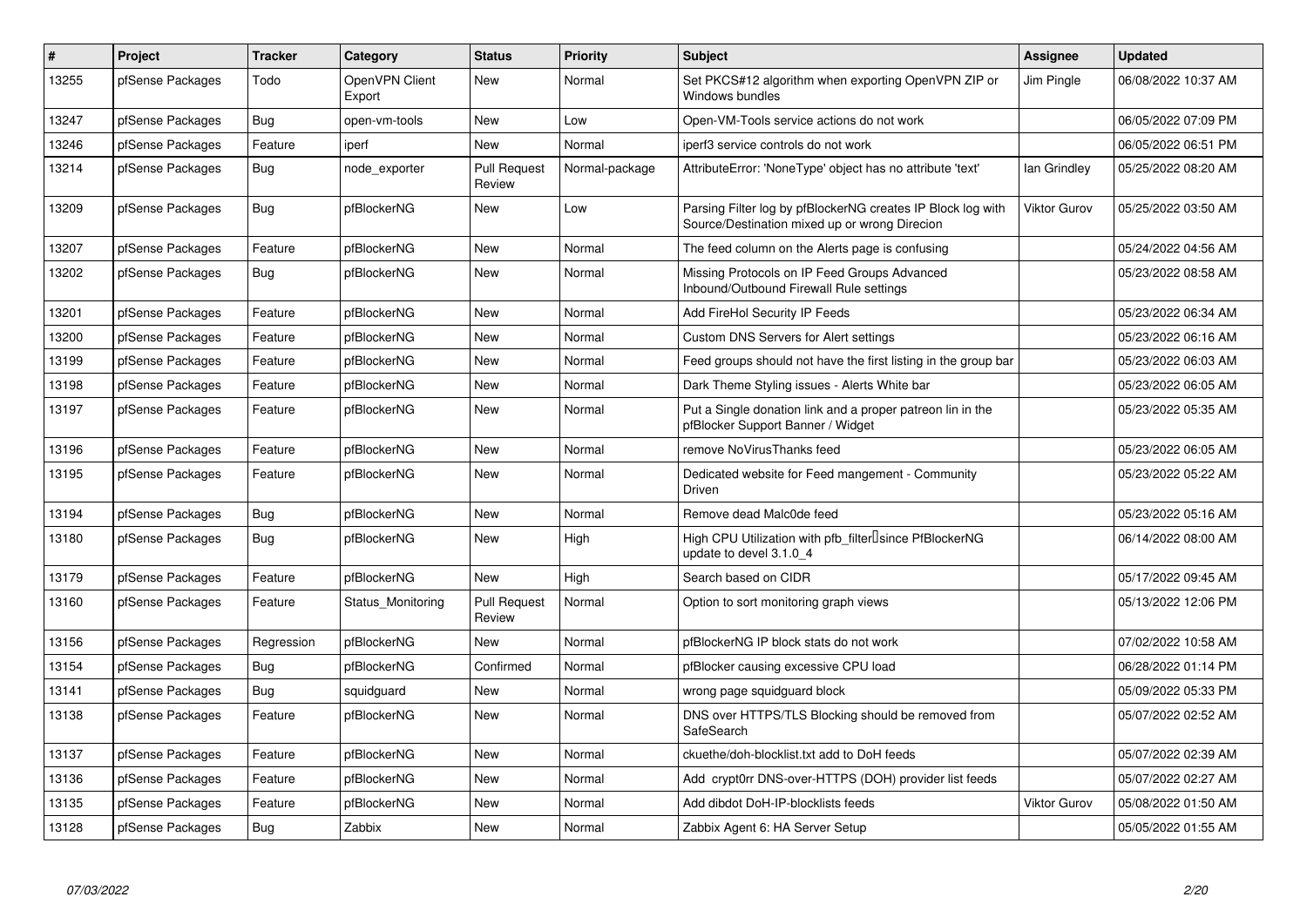| ∦     | Project          | <b>Tracker</b> | Category    | <b>Status</b>                 | <b>Priority</b> | <b>Subject</b>                                                                                                                          | Assignee              | <b>Updated</b>      |
|-------|------------------|----------------|-------------|-------------------------------|-----------------|-----------------------------------------------------------------------------------------------------------------------------------------|-----------------------|---------------------|
| 13115 | pfSense Packages | <b>Bug</b>     | WireGuard   | Feedback                      | Normal          | WireGuard panic due to KBI changes in<br>"udp_tun_func_t()"                                                                             | Christian<br>McDonald | 05/15/2022 10:47 AM |
| 13114 | pfSense Packages | <b>Bug</b>     | <b>BIND</b> | Feedback                      | Normal          | BIND calls rndc in rc stop when named is not running                                                                                    | <b>Stuart Wyatt</b>   | 05/04/2022 12:41 PM |
| 13098 | pfSense Packages | Bug            | haproxy     | Feedback                      | Low             | HAProxy Virtual IP broken link under Frontend setup                                                                                     |                       | 04/27/2022 08:35 AM |
| 13096 | pfSense Packages | Feature        | Snort       | Feedback                      | Normal          | Improve robustness of Snort Rules Update Log size<br>limitation logic                                                                   | <b>Bill Meeks</b>     | 04/25/2022 12:22 PM |
| 13095 | pfSense Packages | Bug            | Snort       | Feedback                      | Normal          | Snort VRT change in Shared Object Rules path name<br>results in failure to extract and update Snort Shared Object<br>Rules when enabled | <b>Bill Meeks</b>     | 04/25/2022 12:22 PM |
| 13073 | pfSense Packages | <b>Bug</b>     | Squid       | <b>New</b>                    | Normal          | ClamAV - clamd dies with high CPU load and thus the<br>C-ICAP of squid-reverse proxy causes http:500 errors                             |                       | 04/19/2022 05:38 AM |
| 13063 | pfSense Packages | Feature        | Cellular    | <b>Pull Request</b><br>Review | Normal          | Cellular package shall support more modems and NMEA<br>port                                                                             |                       | 05/06/2022 02:38 PM |
| 13053 | pfSense Packages | <b>Bug</b>     | <b>ACME</b> | <b>New</b>                    | Normal          | LoopiaAPI error handling                                                                                                                |                       | 05/05/2022 10:58 AM |
| 13045 | pfSense Packages | Bug            | WireGuard   | <b>New</b>                    | Normal          | Firewall floating rules ignore WireGuard traffic                                                                                        |                       | 04/11/2022 09:40 AM |
| 13044 | pfSense Packages | Feature        | Mail report | <b>New</b>                    | Normal          | Customized reporting                                                                                                                    |                       | 04/11/2022 09:22 AM |
| 13043 | pfSense Packages | <b>Bug</b>     | WireGuard   | <b>New</b>                    | Normal          | OSPF over Wireguard interface doesn't populate neighbors<br>after reboot                                                                |                       | 04/11/2022 09:22 AM |
| 13039 | pfSense Packages | Feature        | AWS VPC     | New                           | Normal          | Handle transit gateway VPNs in the AWS VPN wizard                                                                                       |                       | 04/11/2022 07:31 AM |
| 13034 | pfSense Packages | Bug            | Zabbix      | Feedback                      | Normal          | Zabbix6 Agent and Proxy fail to set the PSK from the web<br>GUI in its conf files                                                       | <b>Viktor Gurov</b>   | 04/06/2022 11:59 AM |
| 13022 | pfSense Packages | <b>Bug</b>     | haproxy     | Feedback                      | Normal          | HAProxy - Sub Frontends ignore Client verification CA<br>certificates                                                                   |                       | 04/06/2022 12:55 PM |
| 13018 | pfSense Packages | Bug            | pfBlockerNG | New                           | Normal          | TLD and DNSBL Safesearch DOH conflict disables TLD<br>block when conflicting DOH FQDN is deselected or<br>whitelisted                   |                       | 04/01/2022 05:59 PM |
| 13002 | pfSense Packages | Regression     | <b>BIND</b> | Feedback                      | Normal          | BIND 9.16_13 could not find existing DNSSEC keys at<br>/cf/named/etc/namedb/keys due to directory change                                | <b>Viktor Gurov</b>   | 03/31/2022 12:14 PM |
| 12982 | pfSense Packages | <b>Bug</b>     | FreeRADIUS  | New                           | Normal          | FreeRadius RadReply table entries missing from pf                                                                                       |                       | 06/19/2022 05:38 PM |
| 12979 | pfSense Packages | Bug            | Snort       | <b>Pull Request</b><br>Review | High            | Snort Rules Update Process Using Deprecated FreeBSD<br><b>Subdirectory Name</b>                                                         | <b>Bill Meeks</b>     | 03/24/2022 09:02 AM |
| 12965 | pfSense Packages | <b>Bug</b>     | <b>FRR</b>  | <b>Pull Request</b><br>Review | Normal          | FRR BFD peer configuration is handled incorrectly in some<br>cases                                                                      | <b>Viktor Gurov</b>   | 03/22/2022 08:04 AM |
| 12963 | pfSense Packages | Feature        | Nmap        | Feedback                      | Normal          | Run nmap scans in the background                                                                                                        | Jim Pingle            | 06/06/2022 06:55 PM |
| 12956 | pfSense Packages | <b>Bug</b>     | Suricata    | Confirmed                     | Normal          | suricata fails to use pcre in SID management (e.g.<br>dropsid.conf)                                                                     |                       | 04/05/2022 12:52 PM |
| 12951 | pfSense Packages | <b>Bug</b>     | <b>FRR</b>  | Feedback                      | Normal          | FRR cannot remove IPv6 routes                                                                                                           |                       | 03/22/2022 09:24 PM |
| 12932 | pfSense Packages | Feature        | pfBlockerNG | New                           | High            | pfblockerng per user whitelist                                                                                                          |                       | 03/11/2022 11:08 AM |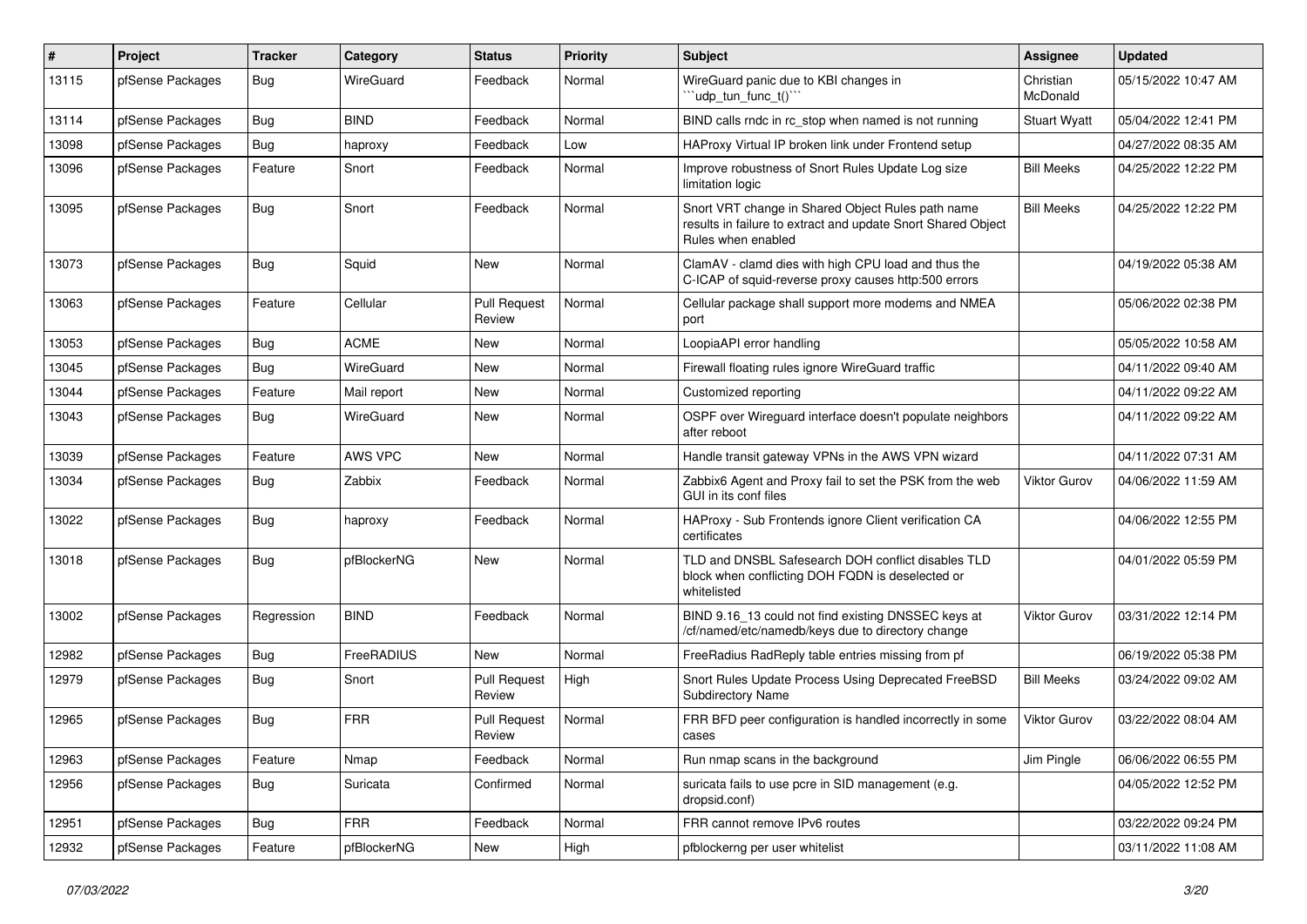| #     | Project          | Tracker    | Category               | <b>Status</b> | <b>Priority</b> | Subject                                                                                                                                                                 | <b>Assignee</b>       | <b>Updated</b>      |
|-------|------------------|------------|------------------------|---------------|-----------------|-------------------------------------------------------------------------------------------------------------------------------------------------------------------------|-----------------------|---------------------|
| 12924 | pfSense Packages | <b>Bug</b> | WireGuard              | <b>New</b>    | Normal          | DNS Resolver WireGuard ACL Inconsistency                                                                                                                                | Christian<br>McDonald | 04/10/2022 10:36 AM |
| 12918 | pfSense Packages | Feature    | pfBlockerNG            | <b>New</b>    | Normal          | pfBlockerNG-devel changes from xmlrpc sync do not take<br>effect immediately                                                                                            |                       | 03/07/2022 02:29 PM |
| 12916 | pfSense Packages | <b>Bug</b> | pfBlockerNG            | <b>New</b>    | Normal          | pfBlockerNG-devel cron job does not trigger xmlrpc sync                                                                                                                 | <b>Viktor Gurov</b>   | 04/11/2022 12:55 PM |
| 12909 | pfSense Packages | Feature    | Suricata               | New           | Normal          | Convert Suricata GeoIP Lookup feature on ALERTS tab to<br>use local GeoIP2 database                                                                                     | Viktor Gurov          | 03/07/2022 08:28 AM |
| 12907 | pfSense Packages | Bug        | PIMD                   | Feedback      | Normal          | PIMD: Nonexistent interfaces should be hidden/disabled in<br>pimd.conf before bringing up the service                                                                   |                       | 03/07/2022 03:51 PM |
| 12899 | pfSense Packages | <b>Bug</b> | Suricata               | <b>New</b>    | Normal          | Suricata doesn't honor Pass List                                                                                                                                        |                       | 03/04/2022 01:22 PM |
| 12889 | pfSense Packages | Feature    | <b>FRR</b>             | <b>New</b>    | Normal          | FRR GUI add set ipv6 next-hop global                                                                                                                                    |                       | 03/02/2022 06:10 AM |
| 12882 | pfSense Packages | Feature    | pfBlockerNG            | Feedback      | Normal          | Add the option to specify CURLOPT_INTERFACE in<br>pfBlockerNG IPv4/IPv6 lists                                                                                           |                       | 03/24/2022 11:16 AM |
| 12869 | pfSense Packages | <b>Bug</b> | <b>BIND</b>            | Feedback      | Normal          | Bind DNS Package AAAA filtering Broken on new ZFS<br>Installs                                                                                                           | <b>Viktor Gurov</b>   | 03/09/2022 12:38 PM |
| 12865 | pfSense Packages | Todo       | <b>RRD Summary</b>     | Feedback      | Normal          | <b>RRD Summary improvements</b>                                                                                                                                         | <b>Viktor Gurov</b>   | 03/04/2022 12:20 PM |
| 12860 | pfSense Packages | Feature    | New Package<br>Request | <b>New</b>    | Normal          | add mmc-utils package to all images                                                                                                                                     |                       | 02/24/2022 07:18 AM |
| 12859 | pfSense Packages | Feature    | Zabbix                 | New           | Normal          | Add Zabbix 6.0 LTS (agent and proxy) packages                                                                                                                           |                       | 02/23/2022 07:11 AM |
| 12845 | pfSense Packages | Bug        | softflowd              | <b>New</b>    | Normal          | softflowd wrong vlan tag                                                                                                                                                |                       | 02/21/2022 10:40 AM |
| 12822 | pfSense Packages | <b>Bug</b> | pfBlockerNG            | <b>New</b>    | Normal          | IPv4 Source ASN format not working                                                                                                                                      |                       | 02/18/2022 10:47 AM |
| 12812 | pfSense Packages | Feature    | arpwatch               | New           | Normal          | Would it be helpful if the FreeBSD net-mgmt/arpwatch port<br>had an option to use mail/dma for mail delivery?                                                           |                       | 02/16/2022 06:09 PM |
| 12806 | pfSense Packages | Todo       | node exporter          | <b>New</b>    | Normal          | Update node exporter to 1.3.1                                                                                                                                           |                       | 02/15/2022 05:26 PM |
| 12789 | pfSense Packages | Feature    | <b>ACME</b>            | <b>New</b>    | Very Low        | Show expiration date of certificates in the ACME package<br>list                                                                                                        |                       | 02/14/2022 09:20 AM |
| 12767 | pfSense Packages | <b>Bug</b> | Avahi                  | New           | Normal          | `Package radavahi-daemon does does not exist in current<br>pfSense version and it has been removed"" message on<br>pfSense 2.7 restore                                  |                       | 02/07/2022 11:28 AM |
| 12760 | pfSense Packages | Bug        | WireGuard              | New           | Normal          | Link-local addresses disallowed on Wireguard interfaces                                                                                                                 | Christian<br>McDonald | 02/07/2022 03:50 AM |
| 12751 | pfSense Packages | Bug        | <b>FRR</b>             | New           | Normal          | Improve FRR route restoration after gateway events                                                                                                                      |                       | 02/06/2022 11:07 PM |
| 12748 | pfSense Packages | Feature    | Suricata               | New           | Normal          | Suricata blocked page timestamp breakout to it's own<br>sortable column                                                                                                 |                       | 02/01/2022 12:06 PM |
| 12742 | pfSense Packages | <b>Bug</b> | FreeRADIUS             | Feedback      | Normal          | freeRADIUS virtual-server-default: modules dailycounter,<br>monthlycounter, noresetcounter, expire_on_login in<br>authorize section prevent virtual server from loading |                       | 03/01/2022 12:45 PM |
| 12736 | pfSense Packages | Feature    | pfBlockerNG            | New           | Low             | Allow custom cron intervals                                                                                                                                             |                       | 01/30/2022 08:55 PM |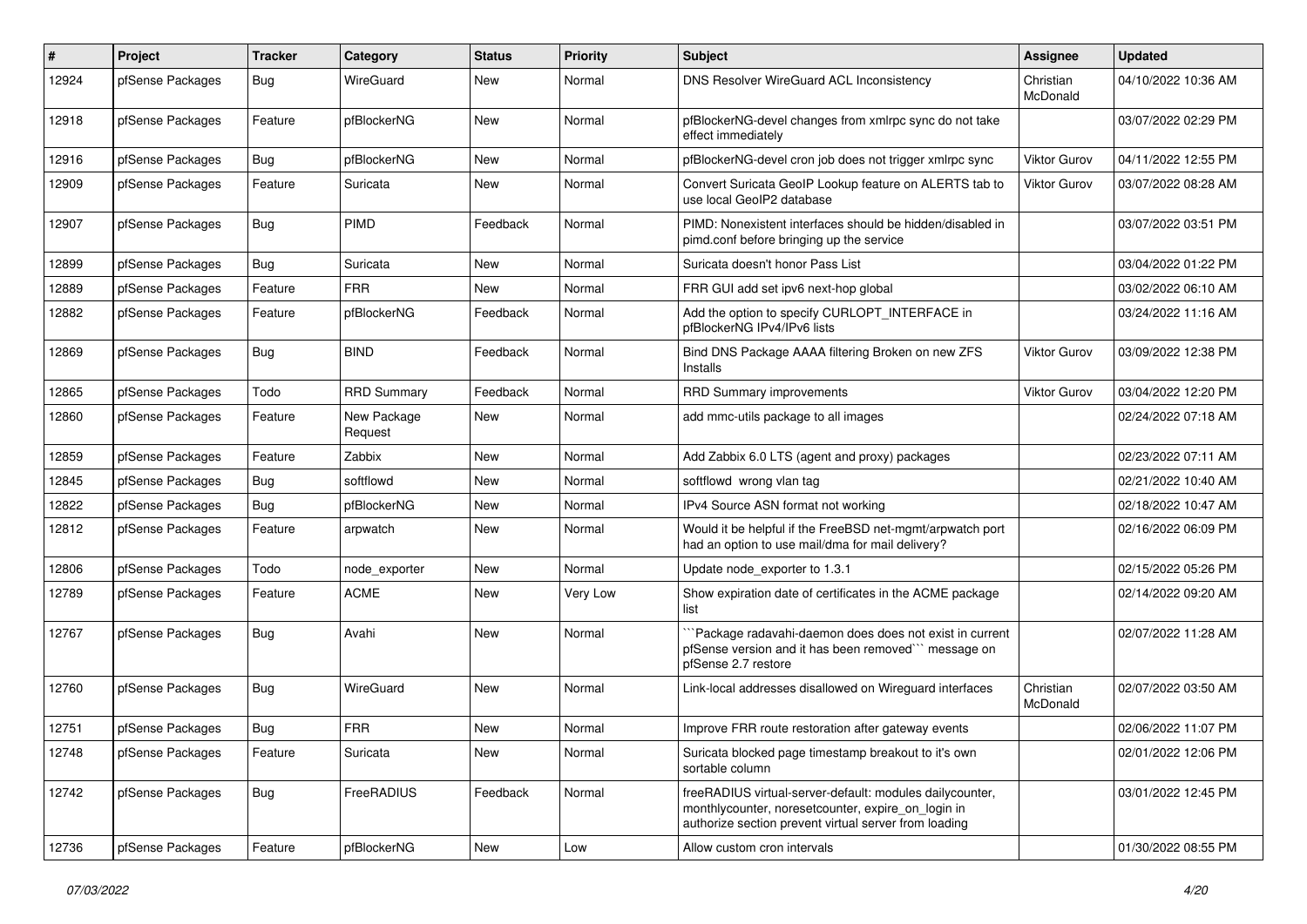| #     | Project          | <b>Tracker</b> | Category                 | <b>Status</b>                 | Priority | <b>Subject</b>                                                                                            | <b>Assignee</b>       | <b>Updated</b>      |
|-------|------------------|----------------|--------------------------|-------------------------------|----------|-----------------------------------------------------------------------------------------------------------|-----------------------|---------------------|
| 12732 | pfSense Packages | <b>Bug</b>     | squidguard               | New                           | High     | Squid https filtering squidguard acl target list - erratic<br>behaviour                                   |                       | 01/26/2022 09:11 AM |
| 12717 | pfSense Packages | Todo           | Squid                    | New                           | Normal   | Squid 5.x Branch                                                                                          |                       | 01/25/2022 06:24 PM |
| 12711 | pfSense Packages | Feature        | Telegraf                 | New                           | Normal   | Add InfluxDB V2 support                                                                                   |                       | 01/21/2022 02:54 AM |
| 12706 | pfSense Packages | <b>Bug</b>     | pfBlockerNG              | Feedback                      | Normal   | pfBlockerNG and unbound does not work after switching<br>/var to RAM disk                                 | <b>Viktor Gurov</b>   | 03/24/2022 10:47 AM |
| 12683 | pfSense Packages | <b>Bug</b>     | Snort                    | Feedback                      | Normal   | snort_get_vpns_list() does not include OpenVPN CSO                                                        | <b>Viktor Gurov</b>   | 02/15/2022 10:47 AM |
| 12670 | pfSense Packages | <b>Bug</b>     | <b>ACME</b>              | <b>New</b>                    | Normal   | ACME package writes credentials to system log                                                             | Viktor Gurov          | 03/07/2022 10:58 AM |
| 12667 | pfSense Packages | Bug            | WireGuard                | <b>New</b>                    | Normal   | Firewall Crashed After Upgrading Wireguard                                                                |                       | 01/07/2022 09:18 AM |
| 12658 | pfSense Packages | Feature        | darkstat                 | <b>New</b>                    | Normal   | Adding prometheus metrics to darkstat                                                                     |                       | 05/27/2022 09:44 PM |
| 12656 | pfSense Packages | Feature        | New Package<br>Request   | New                           | Normal   | <b>NextDNS</b>                                                                                            |                       | 01/31/2022 01:50 AM |
| 12655 | pfSense Packages | Bug            | Telegraf                 | <b>New</b>                    | Normal   | telegraf, wireguard plugin failing                                                                        |                       | 12/30/2021 05:51 PM |
| 12653 | pfSense Packages | Regression     | <b>FRR</b>               | Feedback                      | Normal   | RIP related startup error                                                                                 | Viktor Gurov          | 12/30/2021 08:37 AM |
| 12643 | pfSense Packages | Regression     | Suricata                 | Feedback                      | Normal   | Rule categories are cleared after clicking the save button on<br>the Global Settings page                 |                       | 12/30/2021 03:44 AM |
| 12623 | pfSense Packages | Bug            | <b>ACME</b>              | New                           | Normal   | acme.sh package   DNS-ISPConfig settings                                                                  | <b>Viktor Gurov</b>   | 03/10/2022 03:42 PM |
| 12608 | pfSense Packages | <b>Bug</b>     | WireGuard                | <b>New</b>                    | High     | WireGuard tunnels monitored by dpinger causing system to<br>stop routing completely in certain situations | Christian<br>McDonald | 12/16/2021 03:14 PM |
| 12573 | pfSense Packages | Feature        | New Package<br>Request   | <b>New</b>                    | Normal   | Dashboard widget with external connection map                                                             | aleksei<br>prokofiev  | 12/07/2021 07:38 AM |
| 12538 | pfSense Packages | <b>Bug</b>     | <b>PIMD</b>              | New                           | Normal   | PIMD sub-interface bug                                                                                    |                       | 11/20/2021 09:44 PM |
| 12526 | pfSense Packages | Feature        | WireGuard                | New                           | Normal   | <b>WireGuard Widget</b>                                                                                   | Christian<br>McDonald | 11/17/2021 07:15 AM |
| 12525 | pfSense Packages | Feature        | WireGuard                | <b>New</b>                    | Normal   | WireGuard Tunnel restore configuration                                                                    | Christian<br>McDonald | 11/17/2021 07:15 AM |
| 12520 | pfSense Packages | Feature        | Squid                    | <b>New</b>                    | High     | [Squid] - Allow or Deny Mappings from IP/Host/GeoIP<br>sources                                            |                       | 11/12/2021 02:13 PM |
| 12513 | pfSense Packages | Feature        | WireGuard                | <b>New</b>                    | Normal   | WireGuard Utilization Status (Beyond Active Connection)                                                   | Christian<br>McDonald | 12/22/2021 08:40 PM |
| 12507 | pfSense Packages | <b>Bug</b>     | softflowd                | <b>Pull Request</b><br>Review | Normal   | Add support for bi-directional flows in softflowd                                                         |                       | 11/11/2021 03:53 AM |
| 12506 | pfSense Packages | Bug            | Suricata                 | Feedback                      | Normal   | Only selected instance is restarted on suppress list change                                               | <b>Viktor Gurov</b>   | 12/01/2021 04:43 AM |
| 12502 | pfSense Packages | Feature        | syslog-ng                | New                           | Normal   | Syslog-ng Configuration Library (scl) missing                                                             |                       | 11/02/2021 06:06 PM |
| 12491 | pfSense Packages | Feature        | squidguard               | New                           | Normal   | squidguard: allow multiple regex                                                                          |                       | 10/28/2021 03:30 PM |
| 12475 | pfSense Packages | <b>Bug</b>     | OpenVPN Client<br>Export | Feedback                      | Normal   | OpenVPN Client Export does not show certificate without<br>private key                                    | Jim Pingle            | 02/17/2022 08:24 AM |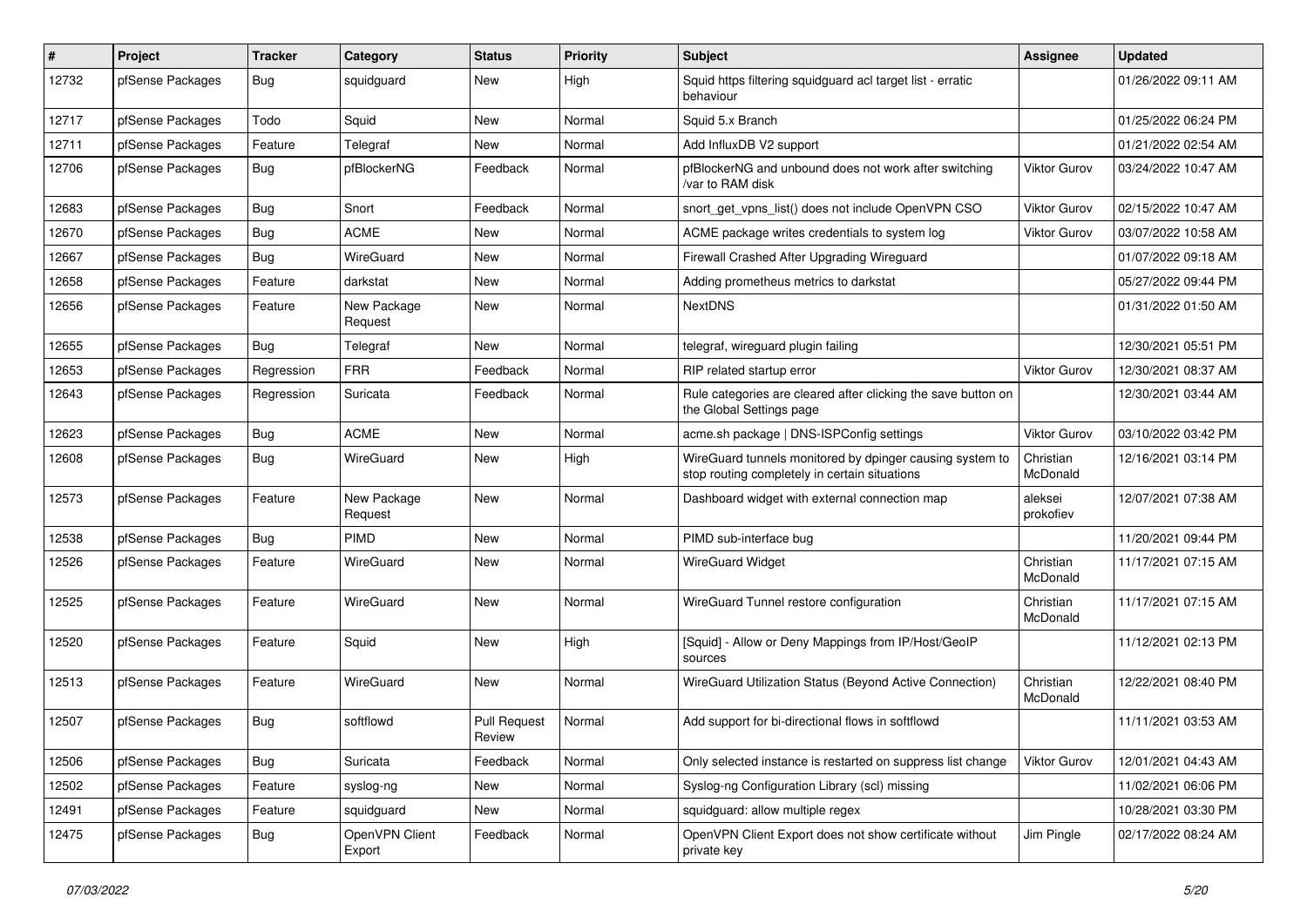| #     | Project          | <b>Tracker</b> | Category                 | <b>Status</b>                 | <b>Priority</b> | <b>Subject</b>                                                                                 | Assignee            | <b>Updated</b>      |
|-------|------------------|----------------|--------------------------|-------------------------------|-----------------|------------------------------------------------------------------------------------------------|---------------------|---------------------|
| 12465 | pfSense Packages | Feature        | haproxy                  | New                           | Normal          | Add forwardfor advanced usecases                                                               |                     | 10/16/2021 07:35 PM |
| 12462 | pfSense Packages | Feature        | Telegraf                 | <b>Pull Request</b><br>Review | Normal-package  | Telegraf: Add "devfs" to ignore fs                                                             | Offstage Roller     | 10/18/2021 09:03 AM |
| 12444 | pfSense Packages | Bug            | ntop                     | New                           | Normal          | ntopng throws errors when viewing single host                                                  |                     | 10/11/2021 12:39 PM |
| 12427 | pfSense Packages | Todo           | haproxy                  | <b>New</b>                    | Normal          | ha-proxy: action order in the GUI is not keeped in the<br>resulting ha-proxy configuration     |                     | 10/06/2021 07:02 AM |
| 12423 | pfSense Packages | <b>Bug</b>     | pfBlockerNG              | Feedback                      | Normal          | Dashboard shows "SQLite database missing, Force Reload<br>DNSBL to recover!"                   |                     | 12/31/2021 01:06 PM |
| 12414 | pfSense Packages | Bug            | pfBlockerNG              | Feedback                      | Normal          | DNSBL SafeSearch page displays input validation error if<br>DoH / DoT blocking is not enabled  |                     | 12/30/2021 02:49 PM |
| 12369 | pfSense Packages | Feature        | Mail report              | <b>New</b>                    | Low             | Skip If No Content issue                                                                       |                     | 09/14/2021 06:40 AM |
| 12358 | pfSense Packages | Feature        | pfBlockerNG              | New                           | Normal          | IP List Copy/Import/Export                                                                     |                     | 09/09/2021 01:56 PM |
| 12354 | pfSense Packages | Todo           | haproxy                  | Feedback                      | High            | Update haproxy-devel to mitigate CVE-2021-40346                                                | Viktor Gurov        | 05/12/2022 08:50 AM |
| 12351 | pfSense Packages | Todo           | pfBlockerNG              | Feedback                      | Normal          | Remove non-functional feeds                                                                    | <b>Viktor Gurov</b> | 02/04/2022 02:29 PM |
| 12338 | pfSense Packages | Bug            | <b>RRD Summary</b>       | <b>New</b>                    | Normal          | RRD Summary does not report data on 3100                                                       |                     | 04/15/2022 02:54 PM |
| 12330 | pfSense Packages | <b>Bug</b>     | pfBlockerNG              | Feedback                      | Normal          | pfBlockerNG devel creating invalid NAT rules on boot                                           |                     | 04/21/2022 12:40 PM |
| 12329 | pfSense Packages | Feature        | Avahi                    | New                           | Normal          | Add optional floating firewall rules for IPv4 and IPv6                                         |                     | 02/09/2022 04:43 PM |
| 12322 | pfSense Packages | Bug            | Suricata                 | Feedback                      | Normal          | Suricata creates invalid HOME NET entries                                                      | Viktor Gurov        | 09/10/2021 11:42 AM |
| 12308 | pfSense Packages | Feature        | New Package<br>Request   | New                           | Normal          | Dynamicaly Update Firewall Aliases from OpenVPN LDAP<br>Group membership of the connected user |                     | 08/27/2021 12:51 AM |
| 12292 | pfSense Packages | Feature        | Suricata                 | Feedback                      | Normal          | GeoIP look on the Alerts, Blocked and Files pages                                              | Viktor Gurov        | 08/23/2021 08:16 AM |
| 12286 | pfSense Packages | <b>Bug</b>     | FreeRADIUS               | New                           | Normal          | Add support for ntlm auth in LDAP                                                              |                     | 08/20/2021 08:27 AM |
| 12285 | pfSense Packages | Feature        | Suricata                 | In Progress                   | Normal          | Add more EVE Logged Traffic protocols                                                          | Viktor Gurov        | 08/20/2021 08:22 AM |
| 12281 | pfSense Packages | Feature        | <b>Nut</b>               | New                           | Normal          | Add support for Telegram/Pushover notifications                                                | <b>Viktor Gurov</b> | 01/24/2022 07:25 AM |
| 12278 | pfSense Packages | Regression     | Zabbix                   | Feedback                      | Normal          | Invalid plugin_certificates() function name                                                    | <b>Viktor Gurov</b> | 08/19/2021 05:52 AM |
| 12264 | pfSense Packages | Bug            | Squid                    | Feedback                      | Low             | Stray <table> line in squid monitor.php</table>                                                | Viktor Gurov        | 12/23/2021 10:53 AM |
| 12260 | pfSense Packages | <b>Bug</b>     | ntop                     | New                           | Normal          | Update popup and version missmatch?                                                            |                     | 01/08/2022 05:53 AM |
| 12258 | pfSense Packages | Bug            | WireGuard                | Feedback                      | Normal          | Copy key buttons only work in HTTPS mode                                                       |                     | 02/03/2022 04:57 AM |
| 12206 | pfSense Packages | Bug            | <b>NET-SNMP</b>          | Feedback                      | Normal          | Certificate Manager page doesn't show Net-SNMP used<br>certificates                            | Viktor Gurov        | 12/30/2021 09:40 AM |
| 12188 | pfSense Packages | Bug            | OpenVPN Client<br>Export | New                           | Normal          | client export breaks multi remote configurations                                               |                     | 10/02/2021 05:58 PM |
| 12179 | pfSense Packages | Feature        | qemu-guest-agent         | New                           | Normal          | QEMU package                                                                                   |                     | 07/30/2021 08:02 AM |
| 12178 | pfSense Packages | <b>Bug</b>     | WireGuard                | New                           | Low             | WireGuard always shows 'Configuring WireGuard<br>tunnelsdone.' message on boot                 |                     | 07/30/2021 06:58 AM |
| 12167 | pfSense Packages | <b>Bug</b>     | <b>FRR</b>               | Feedback                      | Normal          | BGP TCP setkey not set if neighbor is in peer group                                            | Viktor Gurov        | 09/16/2021 09:38 AM |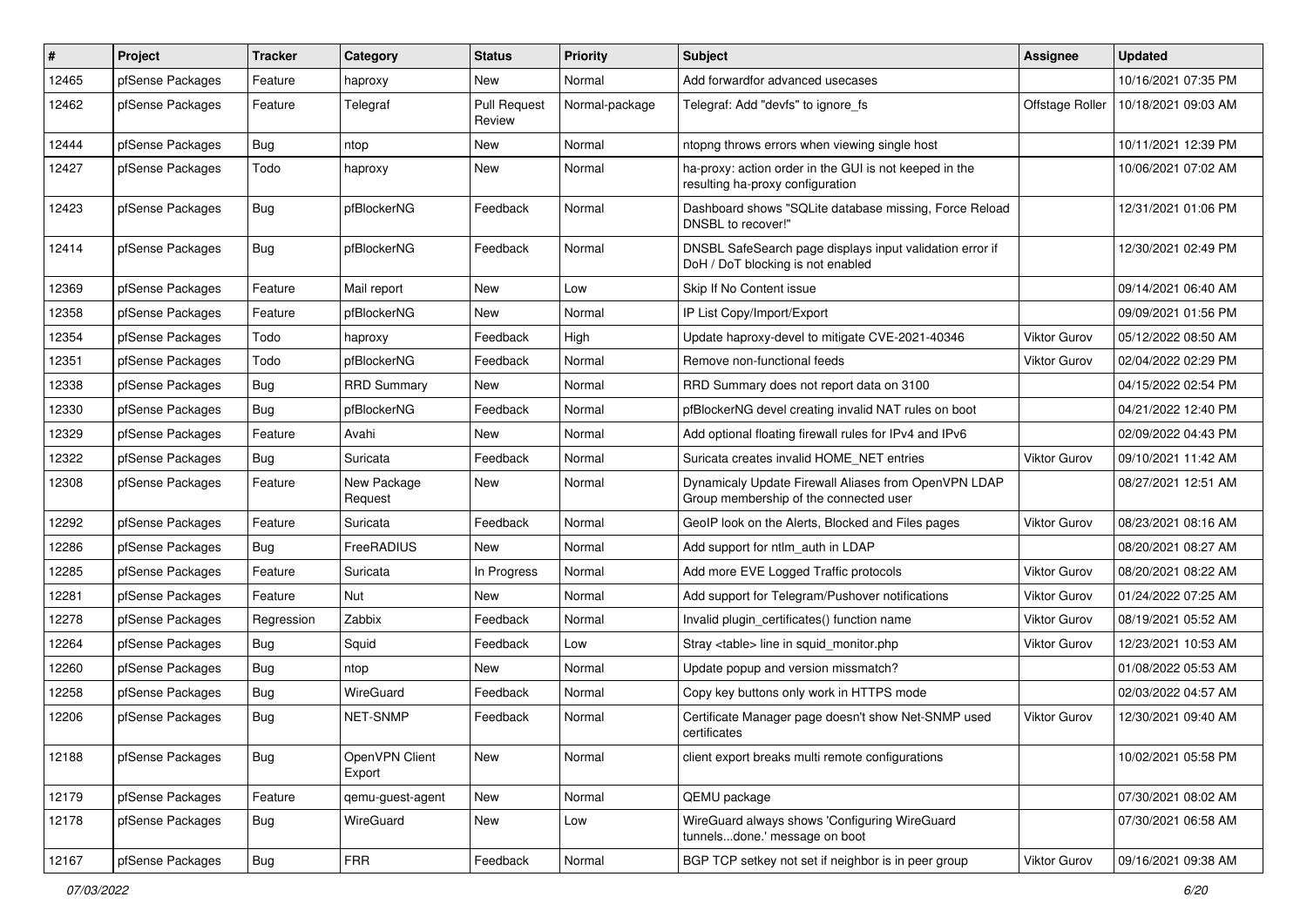| $\#$  | <b>Project</b>   | Tracker    | Category                    | <b>Status</b> | Priority | Subject                                                                            | Assignee            | <b>Updated</b>      |
|-------|------------------|------------|-----------------------------|---------------|----------|------------------------------------------------------------------------------------|---------------------|---------------------|
| 12160 | pfSense Packages | Regression | syslog-ng                   | Feedback      | High     | An invalid configuration is generated when choosing TLS as<br>the default protocol | Jim Pingle          | 07/23/2021 03:27 PM |
| 12130 | pfSense Packages | Bug        | Zeek                        | <b>New</b>    | Normal   | Zeek fails to start                                                                |                     | 07/15/2021 02:00 AM |
| 12126 | pfSense Packages | <b>Bug</b> | FreeRADIUS                  | <b>New</b>    | Normal   | freeradius3 0.15.7 31                                                              |                     | 10/11/2021 08:21 AM |
| 12114 | pfSense Packages | Bug        | syslog-ng                   | Feedback      | Normal   | syslog-ng only binds to the last specified interface                               |                     | 04/21/2022 12:40 PM |
| 12101 | pfSense Packages | Bug        | arpwatch                    | Assigned      | Normal   | ArpWatch Suppression Mac for "flip-flop" not suppressing                           | <b>Viktor Gurov</b> | 10/09/2021 07:19 PM |
| 12097 | pfSense Packages | Feature    | pfBlockerNG                 | <b>New</b>    | Normal   | Add dnsbl and geoip logs to system log                                             |                     | 07/06/2021 01:25 PM |
| 12084 | pfSense Packages | Bug        | <b>FRR</b>                  | <b>New</b>    | Normal   | libfrr.so.0 error on SG-1100                                                       |                     | 06/26/2021 08:22 AM |
| 12073 | pfSense Packages | Bug        | <b>NET-SNMP</b>             | Feedback      | Normal   | netsnmptrapd.conf syntax is wrong                                                  |                     | 04/21/2022 12:40 PM |
| 12036 | pfSense Packages | Bug        | Zabbix                      | Feedback      | Normal   | Certificate Manager page do not show Zabbix used<br>certificates                   | <b>Viktor Gurov</b> | 07/15/2021 11:46 AM |
| 12033 | pfSense Packages | <b>Bug</b> | pfBlockerNG                 | <b>New</b>    | Normal   | maxmindb and sqlite3 modules not found                                             |                     | 10/01/2021 04:42 AM |
| 12009 | pfSense Packages | Bug        | Zabbix                      | <b>New</b>    | Normal   | Zabbix Agent starts twice by /etc/rc.start_packages                                |                     | 06/08/2021 01:35 AM |
| 11997 | pfSense Packages | Bug        | <b>IPsec Profile Wizard</b> | <b>New</b>    | Normal   | Add Support for Android Strongswan Profiles in the Profile<br>Wizard               | Jim Pingle          | 07/10/2021 07:51 PM |
| 11980 | pfSense Packages | Bug        | FreeRADIUS                  | Feedback      | Normal   | EAP does not work with SQL backend                                                 |                     | 07/21/2021 07:24 AM |
| 11970 | pfSense Packages | <b>Bug</b> | Coreboot                    | <b>New</b>    | Normal   | Netgate Firmware Upgrade Doesn't Work on XG-2758                                   |                     | 04/21/2022 12:39 PM |
| 11963 | pfSense Packages | Feature    | <b>FRR</b>                  | <b>New</b>    | Normal   | Dynamically change OSPF interface costs on selected<br>interfaces on CARP event    |                     | 05/26/2021 04:13 AM |
| 11961 | pfSense Packages | Bug        | <b>FRR</b>                  | Feedback      | Normal   | FRR OSPF add unwanted area 0 authentication to router<br>ospf                      | Viktor Gurov        | 09/16/2021 10:25 PM |
| 11937 | pfSense Packages | <b>Bug</b> | haproxy                     | Feedback      | Normal   | HAproxy "Use Client-IP" option breaks Captive Portal                               | <b>Viktor Gurov</b> | 06/22/2021 08:48 AM |
| 11936 | pfSense Packages | Bug        | <b>FRR</b>                  | Incomplete    | High     | FRR does not connect BGP when using password                                       |                     | 05/19/2021 08:12 AM |
| 11931 | pfSense Packages | Feature    | <b>ACME</b>                 | <b>New</b>    | Normal   | Add support for validating a domain's ownership via Google<br>Cloud Cloud DNS      |                     | 02/15/2022 03:18 AM |
| 11898 | pfSense Packages | Bug        | apcupsd                     | <b>New</b>    | Normal   | PHP error from apcupsd dashboard widget                                            |                     | 05/07/2021 09:12 AM |
| 11890 | pfSense Packages | Feature    | New Package<br>Request      | <b>New</b>    | Normal   | Browser-based "clientless" VPN                                                     |                     | 05/05/2021 07:26 AM |
| 11879 | pfSense Packages | Feature    | <b>ACME</b>                 | Feedback      | Normal   | Add support for SSL.com ACME server                                                | Jim Pingle          | 03/02/2022 02:03 PM |
| 11848 | pfSense Packages | <b>Bug</b> | Squid                       | New           | Normal   | Issue with squid cache download speed                                              |                     | 04/23/2021 09:30 PM |
| 11847 | pfSense Packages | <b>Bug</b> | <b>FRR</b>                  | Feedback      | Normal   | Filters not applied to PEER Groups                                                 | Viktor Gurov        | 07/30/2021 07:45 PM |
| 11841 | pfSense Packages | <b>Bug</b> | <b>FRR</b>                  | <b>New</b>    | Normal   | FRR access lists default bahavior changed to permit by<br>default                  |                     | 04/22/2021 09:52 AM |
| 11837 | pfSense Packages | Feature    | <b>FRR</b>                  | New           | Low      | Increase field length of FRR Networks in Access Lists and<br>Prefix Lists          |                     | 04/22/2021 07:10 AM |
| 11836 | pfSense Packages | <b>Bug</b> | <b>FRR</b>                  | Assigned      | Normal   | FRR ACCEPTFILTER unstable                                                          | Viktor Gurov        | 02/14/2022 07:20 AM |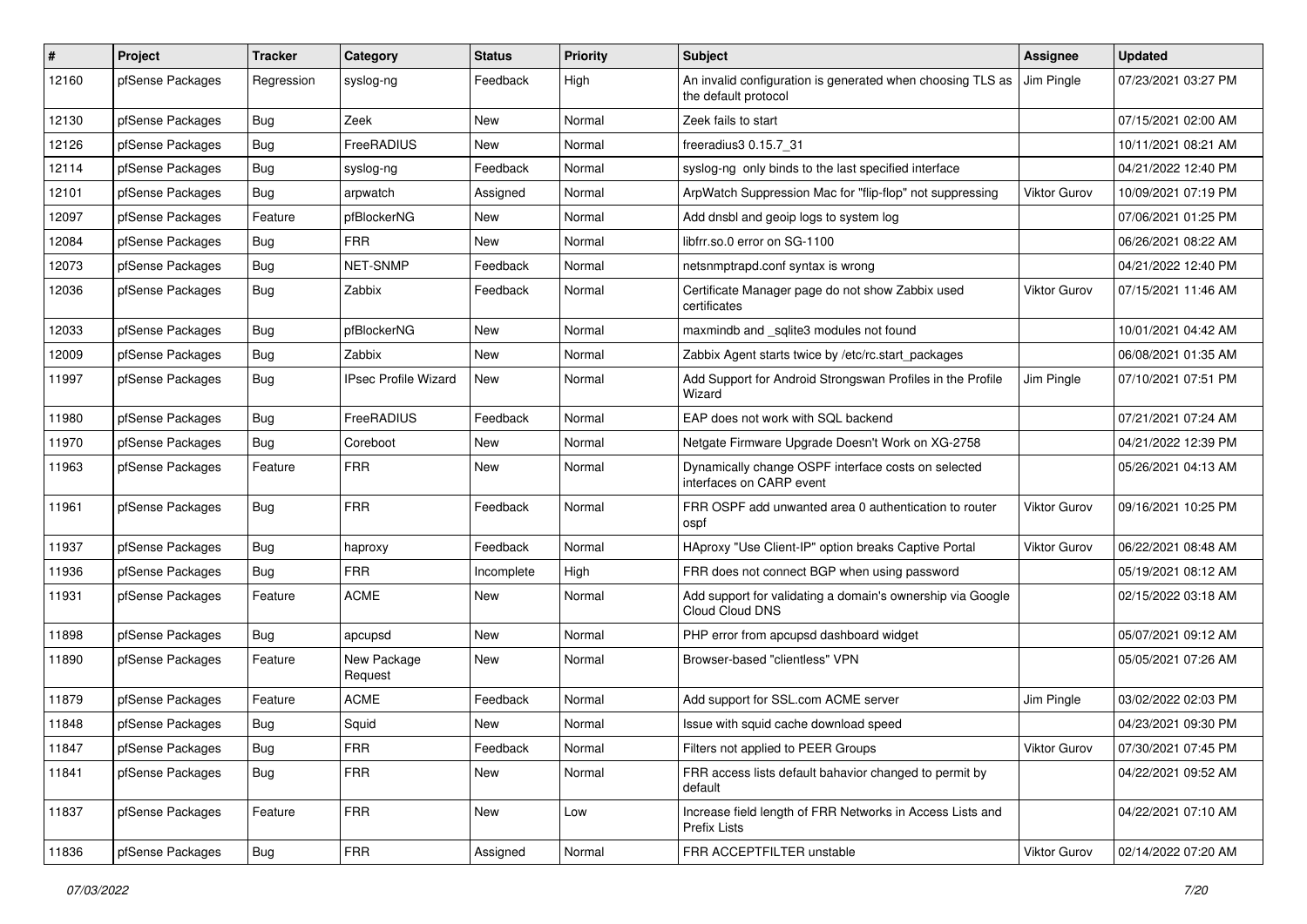| #     | Project          | Tracker    | Category                     | <b>Status</b> | <b>Priority</b> | <b>Subject</b>                                                                          | Assignee            | <b>Updated</b>      |
|-------|------------------|------------|------------------------------|---------------|-----------------|-----------------------------------------------------------------------------------------|---------------------|---------------------|
| 11835 | pfSense Packages | <b>Bug</b> | <b>FRR</b>                   | <b>New</b>    | Normal          | FRR OSPF redistributed connected routes disappearing                                    |                     | 04/22/2021 07:11 AM |
| 11827 | pfSense Packages | Feature    | <b>ACME</b>                  | <b>New</b>    | Normal          | Please include acme deploy folder/scripts                                               |                     | 03/06/2022 04:31 AM |
| 11826 | pfSense Packages | Feature    | <b>ACME</b>                  | <b>New</b>    | Normal          | Preserve acme SAN Method parameters for new cert<br>creations                           |                     | 04/20/2021 02:02 PM |
| 11823 | pfSense Packages | Feature    | <b>FRR</b>                   | <b>New</b>    | Normal          | Route handling enhancements                                                             |                     | 04/19/2021 06:23 PM |
| 11802 | pfSense Packages | <b>Bug</b> | FreeRADIUS                   | <b>New</b>    | Normal          | FreeRADIUS sync                                                                         |                     | 05/10/2021 04:18 AM |
| 11797 | pfSense Packages | <b>Bug</b> | <b>Status Traffic Totals</b> | <b>New</b>    | Normal          | Traffic Totals lost upon reboot when using a ramdisk for /var<br>and /tmp               | John Cornwell       | 04/10/2021 06:27 PM |
| 11784 | pfSense Packages | Feature    | squidguard                   | <b>New</b>    | Normal          | squidguard auto update blacklist option                                                 |                     | 04/06/2021 01:53 AM |
| 11780 | pfSense Packages | Bug        | Suricata                     | <b>New</b>    | Very High       | Suricata package fails to prune suricata.log                                            |                     | 08/06/2021 07:18 AM |
| 11777 | pfSense Packages | <b>Bug</b> | Unbound                      | <b>New</b>    | Very Low        | Input validation prevents DNS Resolver from being disabled                              |                     | 04/05/2021 05:51 PM |
| 11763 | pfSense Packages | <b>Bug</b> | Status Monitoring            | <b>New</b>    | Normal          | Traffic graphs refresh issue                                                            |                     | 05/03/2021 09:44 AM |
| 11756 | pfSense Packages | Bug        | haproxy                      | Feedback      | Normal          | HaProxy does not transfer backend states during reload                                  | Viktor Gurov        | 07/14/2021 01:21 PM |
| 11749 | pfSense Packages | Feature    | pfBlockerNG                  | <b>New</b>    | Normal          | Option to disable NAT rule creation                                                     |                     | 04/06/2021 11:45 PM |
| 11746 | pfSense Packages | <b>Bug</b> | FreeRADIUS                   | Feedback      | Normal          | Second LDAP server configuration misses the ipaNThash<br>control attribute              | <b>Viktor Gurov</b> | 07/14/2021 01:44 PM |
| 11742 | pfSense Packages | Bug        | Suricata                     | <b>New</b>    | Normal          | Blocking / Unblocking is not working correctly.                                         |                     | 09/01/2021 11:08 AM |
| 11738 | pfSense Packages | Regression | squidguard                   | Feedback      | Normal          | SquidGuard 1.16.18_17 Not Filtering Blacklist<br>No-Transparent Mode                    | <b>Viktor Gurov</b> | 12/21/2021 05:48 AM |
| 11703 | pfSense Packages | Feature    | <b>FRR</b>                   | <b>New</b>    | Normal          | add Krill and Routinator support BGP RPKI                                               |                     | 03/18/2021 07:47 PM |
| 11693 | pfSense Packages | Bug        | <b>FRR</b>                   | Feedback      | Normal          | IPv6 static routing fails                                                               | Viktor Gurov        | 04/26/2022 08:50 AM |
| 11681 | pfSense Packages | <b>Bug</b> | <b>FRR</b>                   | Feedback      | Normal          | FRR generates invalid BFD configuration after removing<br>interfaces                    | Viktor Gurov        | 07/14/2021 04:40 PM |
| 11650 | pfSense Packages | Bug        | <b>FRR</b>                   | <b>New</b>    | Very Low        | FRR configuration broken on restore of manually edited<br>FRR config sections           |                     | 03/10/2021 08:50 AM |
| 11634 | pfSense Packages | Regression | <b>BIND</b>                  | <b>New</b>    | Normal          | bind hangs when pfsense is reconnecting as an openvpn<br>client to a TUN openvpn server |                     | 03/14/2021 07:23 AM |
| 11610 | pfSense Packages | <b>Bug</b> | <b>NET-SNMP</b>              | <b>New</b>    | Normal          | NET-SNMP is not setting the correct permissions on AgentX                               |                     | 06/28/2021 07:54 AM |
| 11592 | pfSense Packages | Bug        | node exporter                | <b>New</b>    | Normal          | Node exporter can not read system statistics                                            |                     | 10/15/2021 09:37 PM |
| 11579 | pfSense Packages | Feature    | Snort                        | <b>New</b>    | Normal          | Snort alerts or blocks trigger notifications                                            |                     | 03/01/2021 03:26 AM |
| 11573 | pfSense Packages | Feature    | New Package<br>Request       | New           | Normal          | <b>Custom Commands</b>                                                                  |                     | 03/16/2021 07:28 PM |
| 11572 | pfSense Packages | <b>Bug</b> | pfBlockerNG                  | New           | High            | Auto created firewall rules have IPv4 as protocol only - even<br>for IPv6 lists.        |                     | 06/25/2022 10:59 AM |
| 11567 | pfSense Packages | Feature    | Mail report                  | New           | Normal          | Email report add a note filed request                                                   |                     | 02/27/2021 03:44 PM |
| 11563 | pfSense Packages | Bug        | <b>BIND</b>                  | New           | High            | BIND GUI writes TXT records > 255 characters                                            |                     | 02/27/2021 07:11 AM |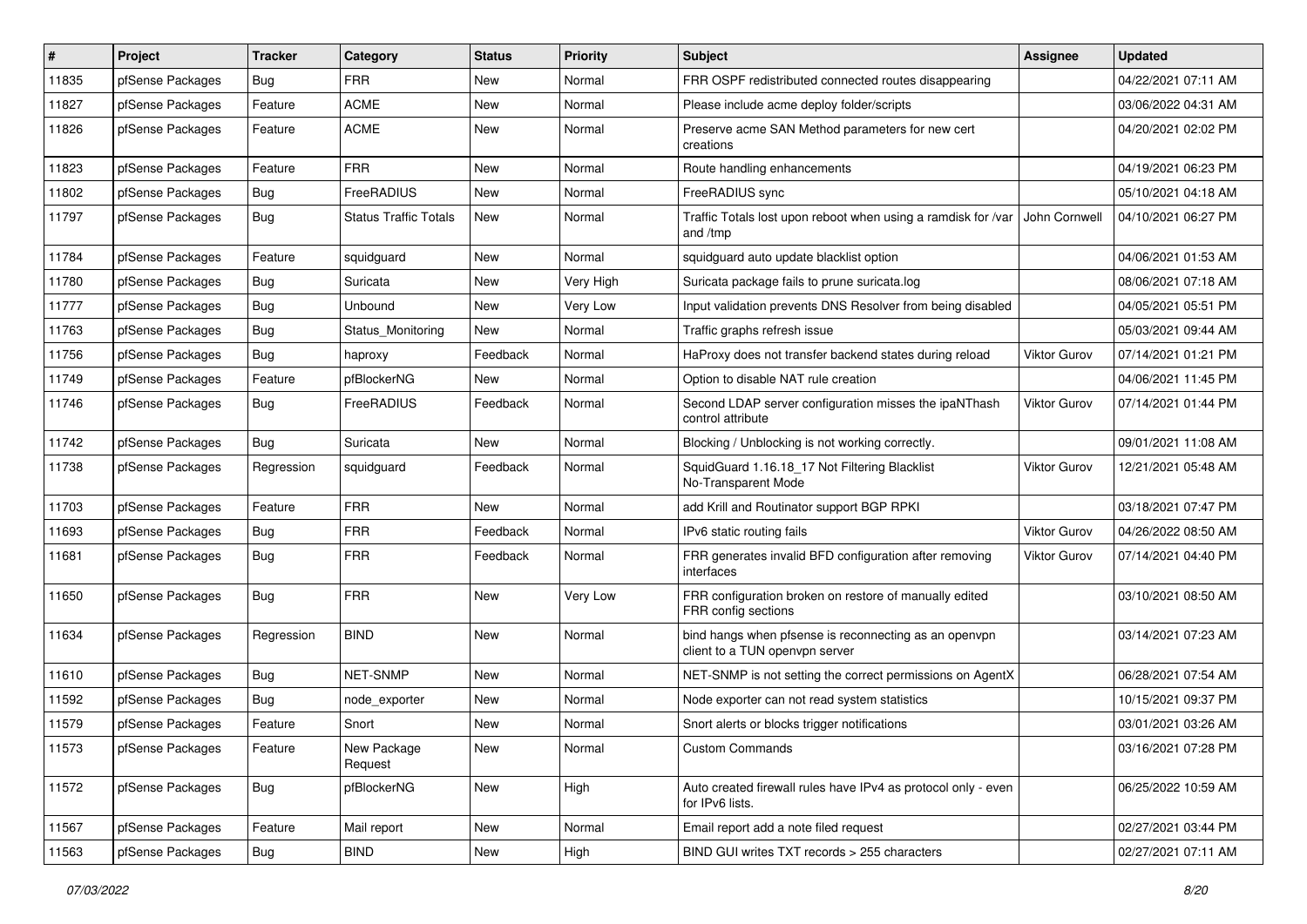| #     | <b>Project</b>   | <b>Tracker</b> | Category               | <b>Status</b>                 | Priority | <b>Subject</b>                                                                       | <b>Assignee</b>     | <b>Updated</b>      |
|-------|------------------|----------------|------------------------|-------------------------------|----------|--------------------------------------------------------------------------------------|---------------------|---------------------|
| 11534 | pfSense Packages | Regression     | FreeRADIUS             | New                           | High     | FreeRADIUS EAP anonymous connection forbidden<br>out-of-tunnel                       |                     | 07/14/2021 02:32 AM |
| 11530 | pfSense Packages | Bug            | ntop                   | Feedback                      | Low      | ntopng 4.2 needs to be updated to 4.3, Bug when accessing<br>a host for details      |                     | 03/05/2022 08:35 PM |
| 11525 | pfSense Packages | Bug            | Suricata               | <b>New</b>                    | Normal   | pfsense 2.5.0 release version for vlan issue to suricata                             |                     | 11/11/2021 08:16 AM |
| 11522 | pfSense Packages | Bug            | Zabbix                 | <b>New</b>                    | Normal   | fping6 error                                                                         |                     | 02/24/2021 07:13 AM |
| 11515 | pfSense Packages | Bug            | node exporter          | Feedback                      | Normal   | node exporter 0.18.1 1 - Unable to interact or start the<br>service from web ui      | <b>Viktor Gurov</b> | 07/14/2021 12:37 PM |
| 11509 | pfSense Packages | <b>Bug</b>     | <b>LCDProc</b>         | <b>New</b>                    | Low      | LCD package - not starting at boot - stop and start in Status<br>Window not possible |                     | 02/23/2021 10:55 AM |
| 11493 | pfSense Packages | Bug            | Zabbix                 | <b>New</b>                    | Very Low | After upgrade zabbix proxy wont start                                                |                     | 02/21/2021 05:31 AM |
| 11491 | pfSense Packages | Bug            | haproxy                | Feedback                      | Normal   | haproxy-devel v0.62 2 - startup error 'httpchk'                                      | <b>Viktor Gurov</b> | 06/22/2021 08:46 AM |
| 11490 | pfSense Packages | Bug            | Service Watchdog       | New                           | Very Low | Service Watchdog - Impacts Reboots and Package Updates                               |                     | 02/22/2021 12:07 PM |
| 11479 | pfSense Packages | Bug            | snmptt                 | <b>New</b>                    | Normal   | snmptt 1.4.2 does not work in daemon mode                                            |                     | 02/20/2021 04:37 PM |
| 11477 | pfSense Packages | Bug            | <b>FRR</b>             | Feedback                      | Normal   | FRR does not recognize some BFD options                                              | <b>Viktor Gurov</b> | 02/26/2021 10:52 PM |
| 11434 | pfSense Packages | Bug            | squidguard             | Feedback                      | Normal   | SquidGuard over 1.16.18 11                                                           |                     | 04/21/2022 12:40 PM |
| 11414 | pfSense Packages | Bug            | pfBlockerNG            | <b>New</b>                    | Normal   | Enabling feed "Public_DNS4_all" breaks some Google<br>services                       |                     | 02/13/2021 02:46 AM |
| 11411 | pfSense Packages | Feature        | New Package<br>Request | <b>New</b>                    | Normal   | Smokeping as a default latency measurement tool                                      |                     | 02/12/2021 09:29 PM |
| 11410 | pfSense Packages | Feature        | New Package<br>Request | <b>New</b>                    | Normal   | adding bpytop (former Bashtop)                                                       |                     | 07/26/2021 12:33 PM |
| 11404 | pfSense Packages | Bug            | <b>FRR</b>             | Feedback                      | Normal   | Incorrect prefix/access lists migration on update                                    | <b>Viktor Gurov</b> | 02/18/2021 09:49 AM |
| 11398 | pfSense Packages | Bug            | pfBlockerNG            | New                           | Normal   | pfBlocker upgrade hangs forever                                                      |                     | 04/21/2022 12:39 PM |
| 11388 | pfSense Packages | Bug            | FreeRADIUS             | Feedback                      | Normal   | Captive Portal authentication error with MySQL backend                               | <b>Viktor Gurov</b> | 02/10/2021 08:54 AM |
| 11377 | pfSense Packages | Bug            | <b>FRR</b>             | <b>Pull Request</b><br>Review | Normal   | <b>FRR</b> deinstall                                                                 |                     | 03/10/2021 08:21 AM |
| 11375 | pfSense Packages | Bug            | apcupsd                | New                           | Normal   | UPS Type <blank> for USB APC</blank>                                                 |                     | 02/26/2021 11:10 AM |
| 11345 | pfSense Packages | <b>Bug</b>     | <b>FRR</b>             | Feedback                      | Normal   | FRR-OSPF - No "prefix-list" possible                                                 | Jim Pingle          | 02/04/2021 11:03 PM |
| 11343 | pfSense Packages | Bug            | <b>BIND</b>            | Feedback                      | Low      | Invalid link to pfSense-pkg-bind changelog                                           | Viktor Gurov        | 04/05/2022 08:12 AM |
| 11331 | pfSense Packages | Bug            | FreeRADIUS             | Feedback                      | Normal   | FreeRADIUS latest package upgrade broke Plain Mac<br>Authentication                  | <b>Viktor Gurov</b> | 01/30/2021 10:08 AM |
| 11301 | pfSense Packages | Feature        | <b>FRR</b>             | Feedback                      | Normal   | Switch FRR to use default rc file as a service control base                          | Jim Pingle          | 01/28/2021 09:35 AM |
| 11295 | pfSense Packages | Feature        | pfBlockerNG            | Feedback                      | Normal   | <b>DNSBL IDN support</b>                                                             | <b>Viktor Gurov</b> | 09/10/2021 11:33 AM |
| 11274 | pfSense Packages | Bug            | ntop                   | Feedback                      | Normal   | ntopng https web server does not present full certificate<br>chain                   | <b>Viktor Gurov</b> | 01/28/2021 09:51 AM |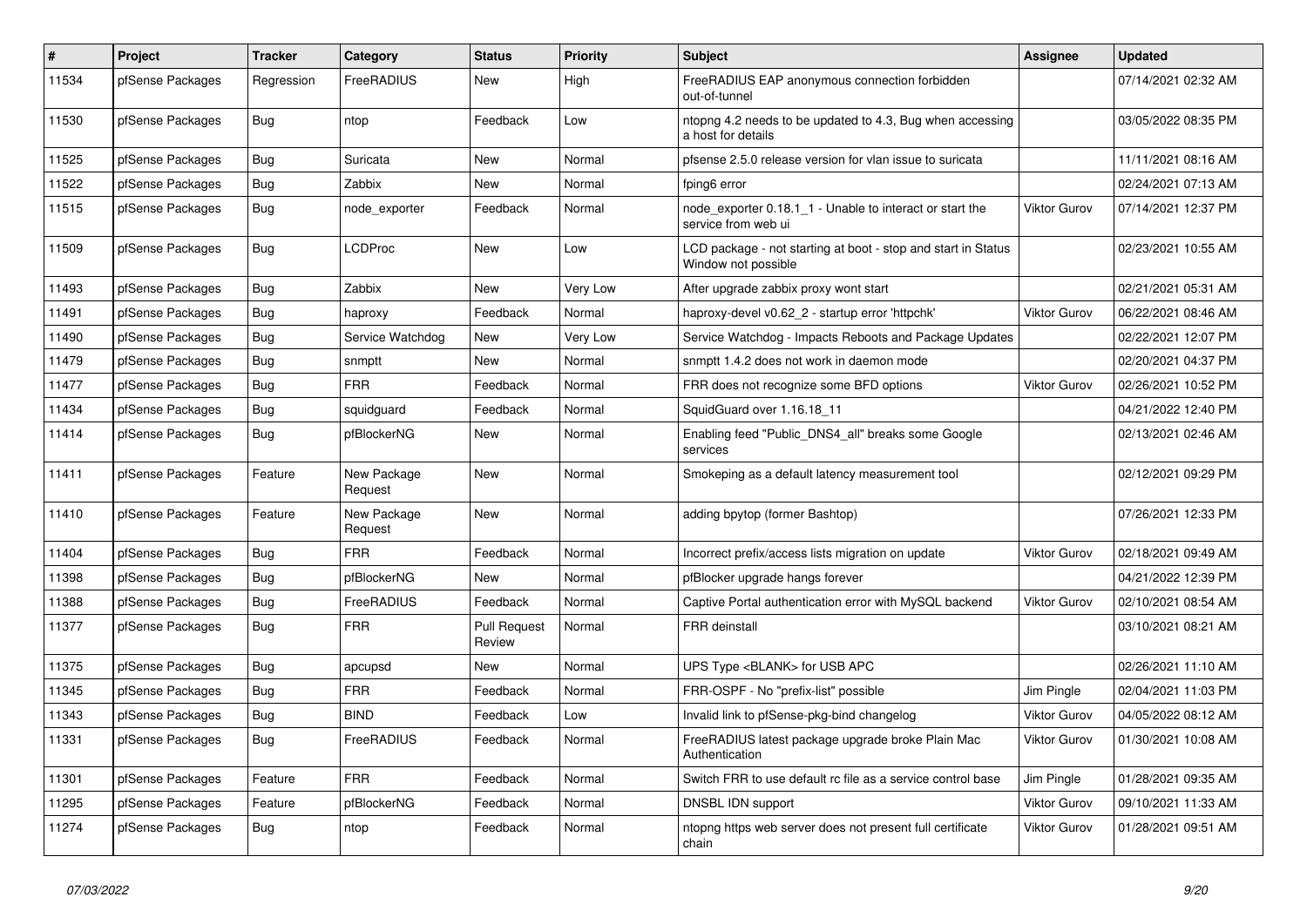| $\pmb{\#}$ | Project          | <b>Tracker</b> | Category                 | <b>Status</b>                 | <b>Priority</b> | <b>Subject</b>                                                                                                         | <b>Assignee</b>     | <b>Updated</b>      |
|------------|------------------|----------------|--------------------------|-------------------------------|-----------------|------------------------------------------------------------------------------------------------------------------------|---------------------|---------------------|
| 11266      | pfSense Packages | Feature        | AutoConfigBackup         | New                           | Very Low        | Give an option to list restore point in "reverse" order/latest at<br>the top.                                          |                     | 01/19/2021 06:58 PM |
| 11261      | pfSense Packages | Bug            | pfBlockerNG              | New                           | Normal          | pfBlockerNG ASN numbers in IPv4 (/IPv6) Custom_List<br>generate error(s) "Invalid numeric literal at line 1, column 7" |                     | 01/28/2021 08:34 AM |
| 11260      | pfSense Packages | Feature        | pfBlockerNG              | <b>New</b>                    | Normal          | pfBlockerNG: predefined ASN groups for Google,<br>Facebook, Apple, etc with useful selections                          |                     | 01/18/2021 03:46 PM |
| 11248      | pfSense Packages | Feature        | squidguard               | Feedback                      | Normal          | SafeSearch update                                                                                                      | Viktor Gurov        | 01/28/2021 10:01 AM |
| 11235      | pfSense Packages | Bug            | Filer                    | New                           | Normal          | Filer run script when "state" unchanged                                                                                |                     | 01/08/2021 07:24 AM |
| 11227      | pfSense Packages | Feature        | pfBlockerNG              | New                           | Normal          | Feeds update                                                                                                           |                     | 01/07/2021 12:11 AM |
| 11210      | pfSense Packages | Feature        | Suricata                 | Feedback                      | Normal          | 3rd party rulesets                                                                                                     | Viktor Gurov        | 11/24/2021 04:21 AM |
| 11209      | pfSense Packages | Feature        | pfBlockerNG              | New                           | Normal          | pfBlockerNG soft blocking                                                                                              |                     | 01/01/2021 02:07 PM |
| 11206      | pfSense Packages | Feature        | <b>FRR</b>               | <b>Pull Request</b><br>Review | Normal          | <b>FRR 7.5</b>                                                                                                         | Jim Pingle          | 01/08/2021 12:47 PM |
| 11204      | pfSense Packages | Bug            | NET-SNMP                 | Feedback                      | Normal          | Fix net-snmp logging to syslog                                                                                         | Jim Pingle          | 03/19/2021 05:10 AM |
| 11200      | pfSense Packages | Feature        | Squid                    | <b>New</b>                    | Normal          | Squid reverse $proxy + \text{multiple} ssl$ certificates                                                               |                     | 12/31/2020 03:50 AM |
| 11185      | pfSense Packages | Bug            | ntop                     | Feedback                      | Normal          | Redis service stopping before NtopNg                                                                                   |                     | 04/21/2022 12:40 PM |
| 11182      | pfSense Packages | <b>Bug</b>     | <b>NRPE</b>              | New                           | Normal          | NRPE in HA syncs the bind IP                                                                                           |                     | 12/01/2021 02:15 AM |
| 11180      | pfSense Packages | Bug            | Filer                    | Feedback                      | Normal          | Filer run action for files on sync that wan't been modified                                                            | Viktor Gurov        | 01/08/2021 07:27 AM |
| 11178      | pfSense Packages | Feature        | Filer                    | New                           | Normal          | Filer do not ask what to do with previous filename                                                                     |                     | 12/31/2020 02:45 AM |
| 11165      | pfSense Packages | Feature        | OpenVPN Client<br>Export | New                           | Very Low        | OpenVPN Exporter - Allow for name customization                                                                        |                     | 07/10/2021 12:58 PM |
| 11163      | pfSense Packages | Feature        | <b>ACME</b>              | <b>Pull Request</b><br>Review | Normal          | Preferred Chain option                                                                                                 |                     | 10/18/2021 09:10 AM |
| 11158      | pfSense Packages | Bug            | <b>FRR</b>               | New                           | High            | FRR Prefix Lists                                                                                                       |                     | 12/30/2020 04:55 PM |
| 11156      | pfSense Packages | Feature        | pfBlockerNG              | New                           | Normal          | Add an option include subdomains for the noAAAA feature                                                                |                     | 12/11/2020 10:19 AM |
| 11155      | pfSense Packages | Feature        | pfBlockerNG              | Feedback                      | Normal          | SafeSearch AAAA                                                                                                        | Viktor Gurov        | 02/05/2021 04:54 AM |
| 11138      | pfSense Packages | Feature        | FreeRADIUS               | New                           | Normal          | new WebGUI checkboxes needed                                                                                           |                     | 12/07/2020 08:28 AM |
| 11135      | pfSense Packages | Bug            | haproxy                  | Feedback                      | High            | HAproxy OCSP reponse crontab bug                                                                                       | <b>Viktor Gurov</b> | 09/10/2021 11:51 AM |
| 11130      | pfSense Packages | Feature        | <b>FRR</b>               | Feedback                      | Normal          | FRR RIP support                                                                                                        | Jim Pingle          | 12/31/2021 04:19 PM |
| 11099      | pfSense Packages | Feature        | pfBlockerNG              | New                           | Normal          | DNSBL blocking by schedule                                                                                             |                     | 11/25/2020 12:12 AM |
| 11098      | pfSense Packages | Bug            | Backup                   | Feedback                      | Normal          | Backup Files and Directories plugin crashes firewall if /root<br>specified as backup location                          | <b>Viktor Gurov</b> | 07/02/2022 08:41 PM |
| 11092      | pfSense Packages | Feature        | pfBlockerNG              | <b>New</b>                    | Normal          | Detecting DNS tunneling                                                                                                |                     | 11/21/2020 04:53 AM |
| 11074      | pfSense Packages | <b>Bug</b>     | <b>BIND</b>              | New                           | Low             | bind Zone Settings Zones, Save button opens "Confirmation<br>required to save changes"                                 |                     | 11/16/2020 11:08 AM |
| 11054      | pfSense Packages | <b>Bug</b>     | FreeRADIUS               | Assigned                      | Normal          | Check Client Certificate CN not working as described                                                                   | <b>Viktor Gurov</b> | 12/14/2021 07:22 AM |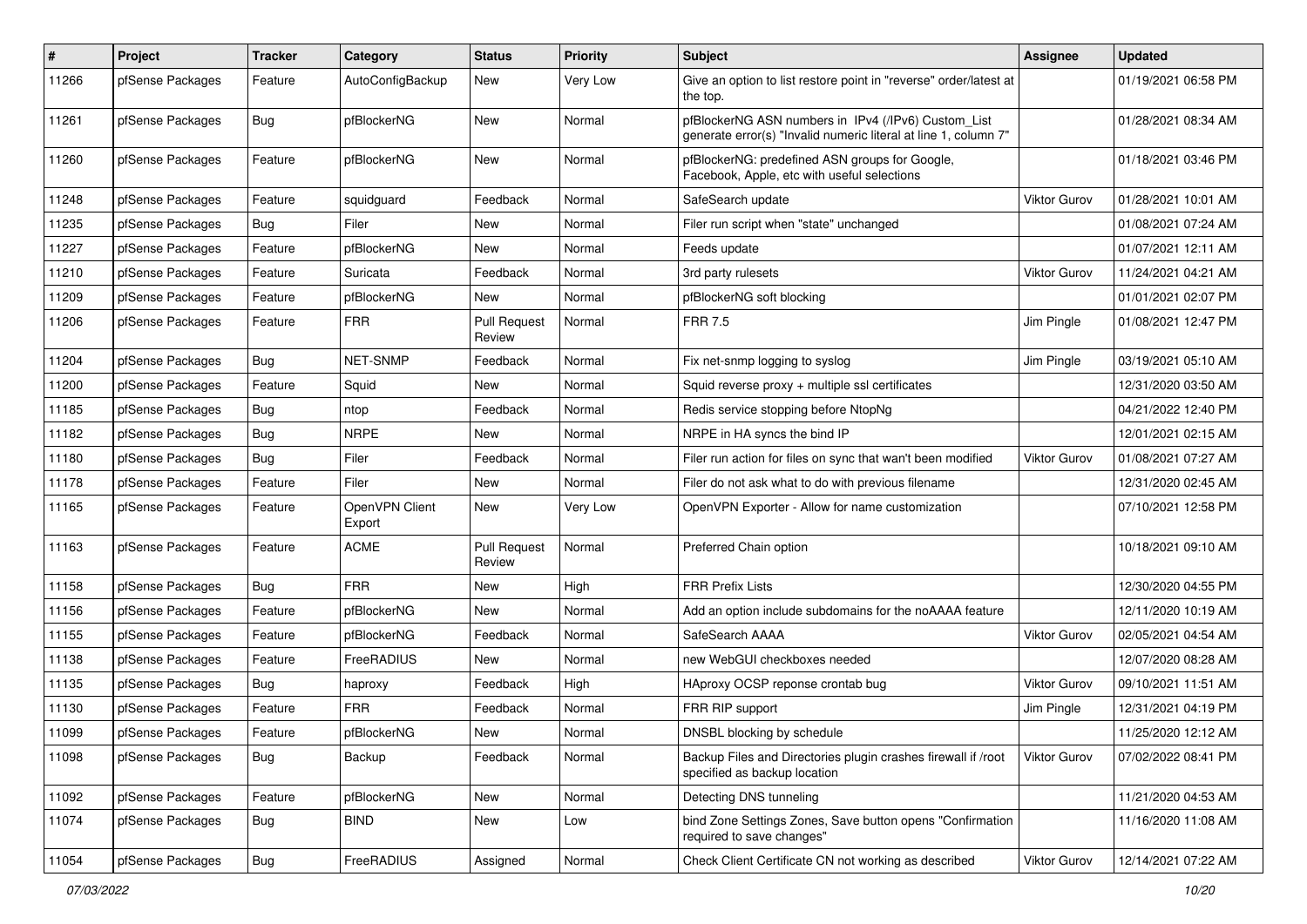| $\pmb{\sharp}$ | Project          | <b>Tracker</b> | Category               | <b>Status</b> | <b>Priority</b> | Subject                                                                                                                             | <b>Assignee</b>     | <b>Updated</b>      |
|----------------|------------------|----------------|------------------------|---------------|-----------------|-------------------------------------------------------------------------------------------------------------------------------------|---------------------|---------------------|
| 11040          | pfSense Packages | <b>Bug</b>     | pfBlockerNG            | New           | Normal          | pfb filter core faults when clearing firewall log                                                                                   |                     | 11/07/2020 01:44 PM |
| 11036          | pfSense Packages | Bug            | haproxy                | <b>New</b>    | Normal          | <b>HAproxy ACL</b>                                                                                                                  |                     | 02/11/2022 11:27 AM |
| 11026          | pfSense Packages | Feature        | FreeRADIUS             | New           | Low             | Feedback on Packages - FreeRADIUS package                                                                                           |                     | 11/02/2020 07:21 AM |
| 11000          | pfSense Packages | <b>Bug</b>     | haproxy                | New           | Verv Low        | haproxy deprecated trick suggested                                                                                                  |                     | 12/23/2020 02:55 PM |
| 10994          | pfSense Packages | <b>Bug</b>     | squidguard             | <b>New</b>    | Low             | SquidGuard Blacklists Restore Default button does not work                                                                          |                     | 10/20/2020 12:26 PM |
| 10990          | pfSense Packages | Bug            | NET-SNMP               | Feedback      | Normal          | net-snmp IPv6 listen address needs to be wrapped in<br>square brackets                                                              |                     | 03/19/2021 05:09 AM |
| 10989          | pfSense Packages | Bug            | Snort                  | <b>New</b>    | Low             | Snort alert page has hidden characters in IPv6 address                                                                              |                     | 10/17/2020 04:06 PM |
| 10936          | pfSense Packages | Bug            | haproxy                | Feedback      | Normal          | both haproxy/haproxy-devel non-existent option<br>lb-agent-chk                                                                      |                     | 04/21/2022 12:40 PM |
| 10935          | pfSense Packages | <b>Bug</b>     | <b>FRR</b>             | <b>New</b>    | Normal          | FRR 0.6.7-6 - BGPD service recycled IPv6 without Route<br>Map                                                                       |                     | 12/30/2020 05:00 PM |
| 10909          | pfSense Packages | Feature        | PIMD                   | <b>New</b>    | Normal          | #define MAXVIFS 32 to 64                                                                                                            |                     | 04/21/2022 12:39 PM |
| 10908          | pfSense Packages | Feature        | FreeRADIUS             | Feedback      | Normal          | FreeRADIUS server certificate not using full CA chain                                                                               | <b>Viktor Gurov</b> | 04/22/2022 02:19 AM |
| 10900          | pfSense Packages | Bug            | Backup                 | Feedback      | Normal          | /packages/backup/backup.php?a=download&t=backup<br>HTTP 504, or Sends PHP Error Message as ASCII/Text file<br>Named pfsense.bak.tgz |                     | 04/05/2022 01:51 AM |
| 10872          | pfSense Packages | Feature        | Suricata               | Feedback      | Normal          | Add adjustable notification for Severity Alert                                                                                      | Viktor Gurov        | 08/20/2021 07:52 AM |
| 10871          | pfSense Packages | Feature        | FreeRADIUS             | Feedback      | Normal          | Extra time period counters for SQL backend                                                                                          | <b>Viktor Gurov</b> | 04/22/2022 02:19 AM |
| 10865          | pfSense Packages | Feature        | squidguard             | <b>New</b>    | Normal          | squidGuard lacks options to send traffic action logs to<br>syslog server                                                            |                     | 09/05/2020 01:21 AM |
| 10845          | pfSense Packages | Bug            | apcupsd                | New           | Normal          | apcupsd doesn't stop when not enabled                                                                                               |                     | 08/24/2020 10:16 AM |
| 10841          | pfSense Packages | Feature        | pfBlockerNG            | <b>New</b>    | Normal          | Allow per Source/VLAN/Network individual black&whitelists                                                                           |                     | 10/18/2020 07:42 AM |
| 10831          | pfSense Packages | Feature        | New Package<br>Request | New           | Very Low        | Integration of nntp-proxy into pfsense                                                                                              |                     | 08/13/2020 09:09 AM |
| 10818          | pfSense Packages | Feature        | New Package<br>Request | New           | Normal          | <b>UDP Broadcast Relay</b>                                                                                                          |                     | 05/31/2022 02:13 AM |
| 10796          | pfSense Packages | Feature        | Cellular               | Feedback      | Normal          | Huawei ME909u-521 support                                                                                                           |                     | 04/21/2022 12:40 PM |
| 10791          | pfSense Packages | Bug            | <b>PIMD</b>            | New           | Normal          | Valid (vlan)interfaces do not get vif reporting "Invalid phyint<br>address"                                                         |                     | 10/06/2020 09:20 AM |
| 10789          | pfSense Packages | Feature        | <b>FRR</b>             | Feedback      | Normal          | FRR integrated configuration and hitless reloads                                                                                    | Jim Pingle          | 01/20/2021 11:16 PM |
| 10783          | pfSense Packages | Bug            | ntop                   | New           | Normal          | NtopNG is very unstable on arm64                                                                                                    |                     | 07/22/2020 09:07 AM |
| 10779          | pfSense Packages | Feature        | haproxy                | Feedback      | Normal          | HAProxy SSL/TLS Compatibility Mode                                                                                                  | <b>Viktor Gurov</b> | 04/22/2022 02:20 AM |
| 10760          | pfSense Packages | <b>Bug</b>     | <b>BIND</b>            | New           | High            | pfSense BIND 9.14.12 server terminates due to assertion<br>failure                                                                  |                     | 07/11/2020 04:53 PM |
| 10739          | pfSense Packages | Feature        | haproxy                | Feedback      | Normal          | Update HAproxy-devel package to 2.2 and HAproxy to 2.0                                                                              | Viktor Gurov        | 10/03/2021 03:53 PM |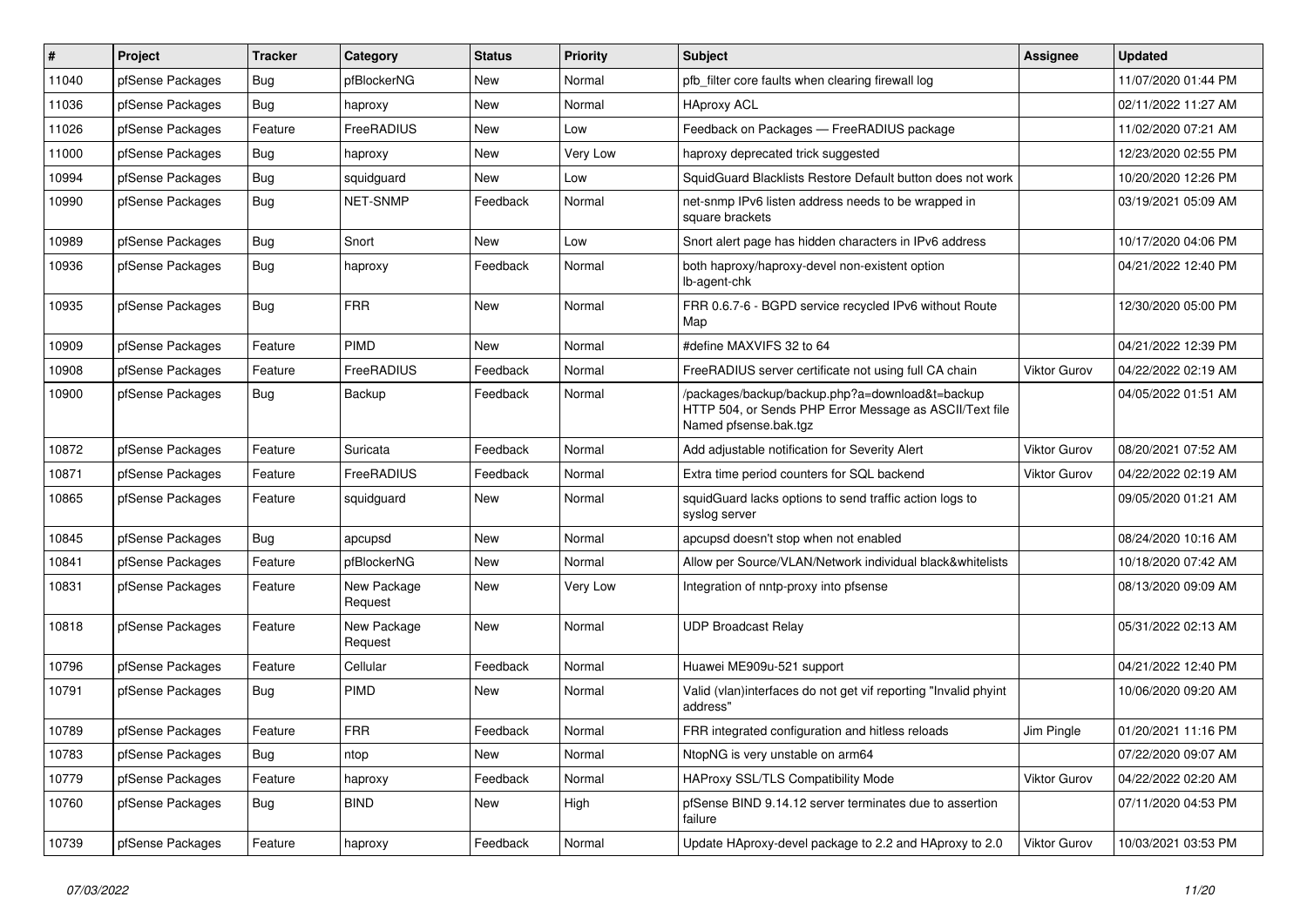| #     | Project          | <b>Tracker</b> | Category                     | <b>Status</b>                 | <b>Priority</b> | Subject                                                                                                                                                     | <b>Assignee</b>     | <b>Updated</b>      |
|-------|------------------|----------------|------------------------------|-------------------------------|-----------------|-------------------------------------------------------------------------------------------------------------------------------------------------------------|---------------------|---------------------|
| 10695 | pfSense Packages | Bug            | FreeRADIUS                   | <b>New</b>                    | Normal          | FreeRadius Accounting skipping MBs after reboot due to<br>power down                                                                                        |                     | 06/24/2020 04:49 AM |
| 10693 | pfSense Packages | <b>Bug</b>     | <b>BIND</b>                  | <b>New</b>                    | Normal          | pfSense Bind Zone Editor UI does not update zone serial<br>number when a change is made                                                                     |                     | 09/01/2021 12:51 AM |
| 10692 | pfSense Packages | Bug            | PIMD                         | Feedback                      | Normal          | PIMD starts twice at boot                                                                                                                                   |                     | 04/21/2022 12:40 PM |
| 10653 | pfSense Packages | Feature        | <b>FRR</b>                   | New                           | Normal          | Allow to download frr status                                                                                                                                | Jim Pingle          | 06/11/2020 01:21 AM |
| 10608 | pfSense Packages | Bug            | Squid                        | Feedback                      | Normal          | Update squid port to 4.11-p2                                                                                                                                |                     | 03/02/2021 04:00 AM |
| 10606 | pfSense Packages | Bug            | Snort                        | New                           | Normal          | Snort Inline stopped working after upgrade to FreeBSD 12.1<br>(network traffic blocked after heavy load randomly)                                           |                     | 05/28/2020 10:06 AM |
| 10601 | pfSense Packages | Bug            | Status Monitoring            | <b>New</b>                    | Normal          | Dashboard->Traffic Graphs Scale is capped for outbound                                                                                                      |                     | 05/29/2020 10:13 AM |
| 10600 | pfSense Packages | Feature        | pfBlockerNG                  | <b>New</b>                    | Normal          | Add support for pfBlockerNG "Action list" feature                                                                                                           |                     | 08/10/2020 02:39 AM |
| 10590 | pfSense Packages | <b>Bug</b>     | pfBlockerNG                  | New                           | Normal          | pfBlockerNG: Invalid argument supplied for foreach()                                                                                                        |                     | 05/26/2020 08:22 AM |
| 10572 | pfSense Packages | Bug            | Squid                        | Feedback                      | Normal          | STARTTLS option is ignored                                                                                                                                  | Viktor Gurov        | 04/22/2022 02:20 AM |
| 10570 | pfSense Packages | Feature        | OpenVPN Client<br>Export     | New                           | Very Low        | OpenVPN Export for iOS should use .ovpn12 for certs and<br>private key                                                                                      |                     | 05/19/2020 10:12 AM |
| 10547 | pfSense Packages | Feature        | New Package<br>Request       | <b>New</b>                    | Normal          | Add package addrwatch. Addrwatch is like arpwatch but<br>works with ipv4 and ipv6                                                                           |                     | 05/11/2020 09:20 AM |
| 10541 | pfSense Packages | Feature        | Squid                        | Feedback                      | Normal          | Squid failover and load balancing                                                                                                                           | Viktor Gurov        | 01/14/2021 07:34 AM |
| 10526 | pfSense Packages | <b>Bug</b>     | pfBlockerNG                  | <b>New</b>                    | Normal          | Package pfBlockerNG Crashes on Alert view                                                                                                                   |                     | 05/04/2020 08:59 AM |
| 10516 | pfSense Packages | Bug            | <b>FRR</b>                   | <b>New</b>                    | Normal          | <b>FRR Access list</b>                                                                                                                                      |                     | 12/06/2020 11:02 PM |
| 10503 | pfSense Packages | Bug            | <b>FRR</b>                   | <b>New</b>                    | Normal          | Flapping any GW in multi-WAN influences restating all<br>IPsec tunnels in FRR which leads to dropping all IPsec VTI<br>static routes and related BGP issues |                     | 05/08/2020 07:51 PM |
| 10502 | pfSense Packages | Bug            | <b>Ildpd</b>                 | In Progress                   | Normal          | LLDP spamming errors on Netgate XG-7100                                                                                                                     |                     | 04/21/2022 12:39 PM |
| 10487 | pfSense Packages | Bug            | Telegraf                     | <b>New</b>                    | Normal          | Telegraf package not sending logs to influxdb server                                                                                                        |                     | 05/03/2020 07:09 PM |
| 10472 | pfSense Packages | Feature        | Suricata                     | New                           | Low             | Blocked host alert table break out by timestamp and type to<br>allow sorting by date                                                                        |                     | 04/17/2020 12:46 PM |
| 10466 | pfSense Packages | Feature        | Suricata                     | <b>New</b>                    | Low             | Add checkbox to Suricata blocked host view to resolve all<br>resolvable IP's automatically                                                                  |                     | 02/02/2022 06:04 PM |
| 10462 | pfSense Packages | Feature        | <b>LCDProc</b>               | <b>Pull Request</b><br>Review | Normal          | CPU Temp Screen                                                                                                                                             |                     | 11/29/2021 08:28 AM |
| 10450 | pfSense Packages | <b>Bug</b>     | Squid                        | Feedback                      | Normal          | Squid reverse proxy switching peers                                                                                                                         | <b>Viktor Gurov</b> | 04/22/2022 02:21 AM |
| 10445 | pfSense Packages | Bug            | <b>BIND</b>                  | Feedback                      | Normal          | BIND crashed when added RPZ. rpz is not a master or<br>slave zone.                                                                                          |                     | 04/21/2022 12:40 PM |
| 10436 | pfSense Packages | Bug            | softflowd                    | New                           | Normal          | softflowd no longer sends flow data after upgrade (v0.9.9_1<br>-> v1.0.0)                                                                                   |                     | 06/07/2022 12:25 AM |
| 10429 | pfSense Packages | <b>Bug</b>     | <b>Status Traffic Totals</b> | New                           | Normal          | Status Traffic Total broken 2.4.5                                                                                                                           | Jared Dillard       | 02/27/2021 07:55 PM |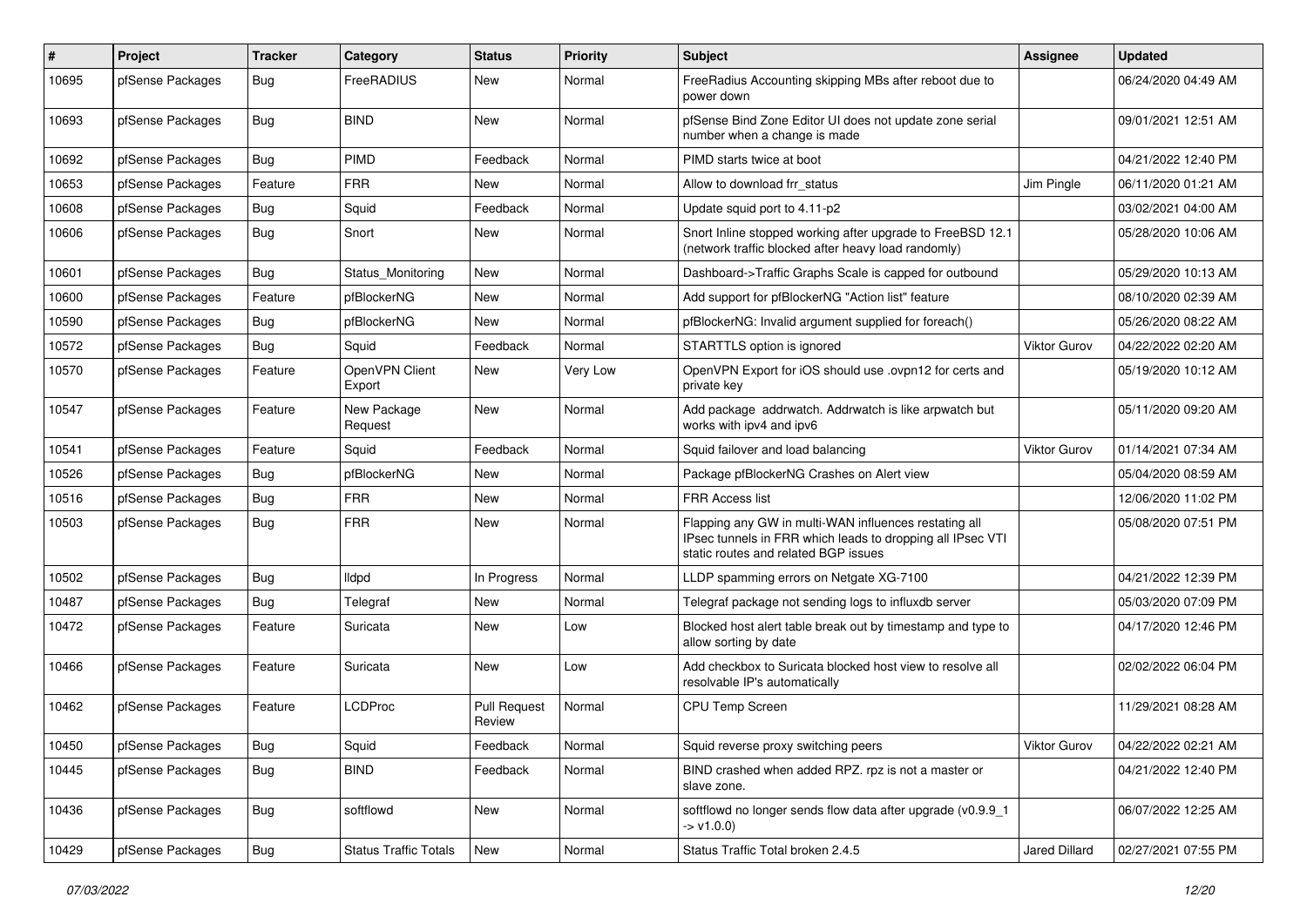| #     | Project          | <b>Tracker</b> | Category                 | <b>Status</b> | Priority | <b>Subject</b>                                                                                  | Assignee            | <b>Updated</b>      |
|-------|------------------|----------------|--------------------------|---------------|----------|-------------------------------------------------------------------------------------------------|---------------------|---------------------|
| 10426 | pfSense Packages | <b>Bug</b>     | Filer                    | Feedback      | Normal   | Filer must validate that File name is uniq                                                      |                     | 04/20/2022 11:02 AM |
| 10393 | pfSense Packages | <b>Bug</b>     | syslog-ng                | Feedback      | Normal   | Syslog-ng TLS support is broken                                                                 |                     | 04/21/2022 12:40 PM |
| 10377 | pfSense Packages | Feature        | FreeRADIUS               | New           | Very Low | Allow usage of TOTP (Google-Authenticator) without PIN                                          |                     | 03/30/2020 11:43 AM |
| 10370 | pfSense Packages | Bug            | ntop                     | New           | Normal   | ntopng Timeseries not send to InfluxDB                                                          |                     | 03/30/2020 09:42 AM |
| 10358 | pfSense Packages | Feature        | <b>FRR</b>               | <b>New</b>    | Very Low | <b>Stage FRR Configuration Changes</b>                                                          |                     | 03/19/2020 06:48 AM |
| 10347 | pfSense Packages | Feature        | OpenVPN Client<br>Export | New           | Normal   | Request to add pull-filter                                                                      |                     | 07/29/2020 08:11 AM |
| 10330 | pfSense Packages | <b>Bug</b>     | <b>BIND</b>              | Feedback      | Normal   | BIND zone configuration displays wrong DS resource record<br>with inline DNSSEC signing enabled |                     | 04/21/2022 12:40 PM |
| 10297 | pfSense Packages | Feature        | FreeRADIUS               | Assigned      | Normal   | IPv6 user attributes                                                                            |                     | 04/21/2022 12:39 PM |
| 10294 | pfSense Packages | Bug            | <b>FRR</b>               | New           | Normal   | FRR Route Counts Incorrect on Status Page                                                       | Jim Pingle          | 02/26/2020 11:08 AM |
| 10292 | pfSense Packages | Bug            | Suricata                 | New           | Normal   | Suricata not respecting SID Mgmt list                                                           |                     | 02/27/2020 01:02 PM |
| 10279 | pfSense Packages | <b>Bug</b>     | open-vm-tools            | <b>New</b>    | Normal   | pfSense's OpenVM Tools on ESXi 6.7 no longer provides<br>guest vm functionality                 |                     | 03/01/2020 06:07 PM |
| 10278 | pfSense Packages | Bug            | pfBlockerNG              | <b>New</b>    | Normal   | pfBlockerNG: Formatting issue on DNSBL stats page                                               |                     | 02/24/2020 01:36 PM |
| 10265 | pfSense Packages | Bug            | <b>Notes</b>             | <b>New</b>    | Very Low | Adding a Note with malformed title will force system restore                                    |                     | 02/27/2020 10:12 AM |
| 10253 | pfSense Packages | <b>Bug</b>     | pfBlockerNG              | New           | Normal   | pfblockerng-devel uses user interface for VIP causing<br>issues with other services             |                     | 02/11/2020 09:17 AM |
| 10252 | pfSense Packages | Bug            | pfBlockerNG              | <b>New</b>    | High     | pfblockerng-devel                                                                               |                     | 02/11/2020 05:18 PM |
| 10242 | pfSense Packages | Feature        | New Package<br>Request   | <b>New</b>    | Normal   | E2guardian Web filtering package                                                                | <b>Viktor Gurov</b> | 05/30/2022 10:40 AM |
| 10188 | pfSense Packages | <b>Bug</b>     | pfBlockerNG              | New           | Normal   | Reputation tab is not working                                                                   |                     | 01/24/2020 10:06 AM |
| 10164 | pfSense Packages | Bug            | pfBlockerNG              | New           | Normal   | pfBlockerNG dashboard widget position is not maintained<br>when updating                        |                     | 01/06/2020 10:06 AM |
| 10160 | pfSense Packages | Feature        | New Package<br>Request   | <b>New</b>    | Normal   | Dedicated Maxmind GeoIP package including license<br>registration                               |                     | 01/03/2020 10:31 PM |
| 9999  | pfSense Packages | Bug            | pfBlockerNG              | <b>New</b>    | Normal   | unbound fatal error if System Domain in DNSBL and<br>System Domain Local Zone Type is Redirect  |                     | 12/25/2019 08:10 AM |
| 9982  | pfSense Packages | Feature        | Squid                    | Feedback      | Normal   | basic_Idap_auth TLS connection                                                                  | <b>Viktor Gurov</b> | 04/22/2022 02:21 AM |
| 9973  | pfSense Packages | Feature        | <b>NRPE</b>              | New           | Normal   | Nagios NRPE package isn't IPv6 capable                                                          |                     | 12/20/2019 03:15 PM |
| 9934  | pfSense Packages | <b>Bug</b>     | Suricata                 | New           | Normal   | suricata update kills WAN interface                                                             |                     | 02/20/2020 09:17 AM |
| 9916  | pfSense Packages | Feature        | <b>BIND</b>              | Feedback      | Normal   | Check allow-transfer in custom option when the zone is<br>slave                                 |                     | 04/21/2022 12:40 PM |
| 9912  | pfSense Packages | Feature        | ntop                     | New           | Normal   | add custom DPI to ntopng                                                                        |                     | 11/18/2019 10:57 AM |
| 9895  | pfSense Packages | <b>Bug</b>     | Snort                    | New           | Normal   | snort reinstallation failed                                                                     |                     | 06/23/2021 08:01 AM |
| 9852  | pfSense Packages | Feature        | Suricata                 | Feedback      | Normal   | show File-Store directory listing                                                               | Viktor Gurov        | 08/20/2021 07:52 AM |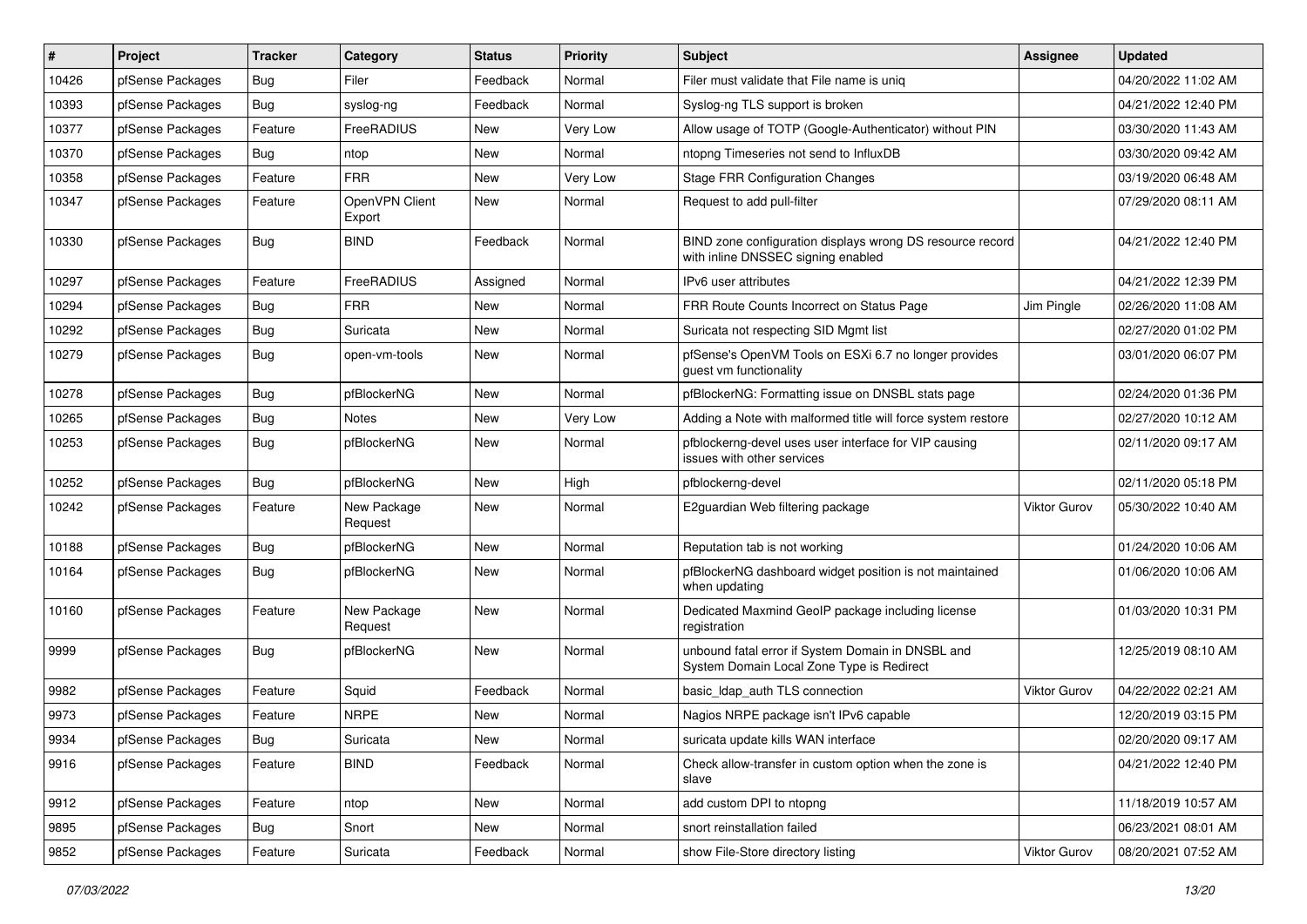| $\#$ | Project          | <b>Tracker</b> | Category                     | <b>Status</b> | <b>Priority</b> | <b>Subject</b>                                                                                       | <b>Assignee</b>      | <b>Updated</b>      |
|------|------------------|----------------|------------------------------|---------------|-----------------|------------------------------------------------------------------------------------------------------|----------------------|---------------------|
| 9833 | pfSense Packages | Feature        | <b>ACME</b>                  | <b>New</b>    | Normal          | ACME: add ability to use custom ACME server                                                          |                      | 04/07/2022 11:31 AM |
| 9798 | pfSense Packages | Feature        | pfBlockerNG                  | New           | Normal          | add ipv4 and ipv6 dnscrypt-resolvers feeds                                                           |                      | 10/14/2021 09:48 AM |
| 9774 | pfSense Packages | Feature        | Squid                        | New           | Normal          | Squid logs / remote logs                                                                             |                      | 04/17/2020 06:18 AM |
| 9762 | pfSense Packages | Feature        | Squid                        | Feedback      | Normal          | Squid Reverse Proxy Change redir domain(s) to use regex                                              |                      | 04/21/2022 12:40 PM |
| 9749 | pfSense Packages | Feature        | Status Monitoring            | <b>New</b>    | Normal          | 95th percentile missing for quality in monitoring                                                    |                      | 09/12/2019 10:39 AM |
| 9725 | pfSense Packages | Feature        | <b>ACME</b>                  | New           | Very Low        | Ability to use template variables in acme package                                                    |                      | 09/04/2019 07:12 AM |
| 9724 | pfSense Packages | <b>Bug</b>     | pfBlockerNG                  | <b>New</b>    | High            | pfblockerng-firewall-filter-service-will-not-start                                                   |                      | 09/05/2019 06:32 AM |
| 9721 | pfSense Packages | Feature        | Squid                        | Feedback      | Normal          | add squidclient -h 127.0.0.1 mgr:info output to Diagnostics /<br>Squid and status.php                | <b>Viktor Gurov</b>  | 04/22/2022 02:21 AM |
| 9707 | pfSense Packages | Bug            | pfBlockerNG                  | <b>New</b>    | Normal          | Some networks already existing in deny Feeds are not<br>stopped even if existing in custom deny list |                      | 08/28/2019 10:03 AM |
| 9704 | pfSense Packages | Feature        | FreeRADIUS                   | <b>New</b>    | Normal          | Enable filter username                                                                               |                      | 08/27/2019 12:07 PM |
| 9700 | pfSense Packages | Feature        | Squid                        | Feedback      | Normal          | Secure Squid HTTPS Proxy                                                                             |                      | 01/25/2022 06:39 PM |
| 9676 | pfSense Packages | <b>Bug</b>     | pfBlockerNG                  | <b>New</b>    | Normal          | AS lookup fails                                                                                      |                      | 12/26/2019 12:17 AM |
| 9662 | pfSense Packages | Bug            | pfBlockerNG                  | <b>New</b>    | Normal          | PfblockerNG do not update after pfsense reboot and wait for<br>next cron task                        |                      | 08/20/2019 09:00 AM |
| 9648 | pfSense Packages | Feature        | haproxy                      | <b>New</b>    | Very Low        | Multiple node Sync HAProxy configuration to backup CARP<br>members via XMLRPC.                       |                      | 07/25/2019 10:04 AM |
| 9616 | pfSense Packages | Feature        | New Package<br>Request       | New           | Normal          | Package for Docs                                                                                     |                      | 03/26/2020 06:34 AM |
| 9599 | pfSense Packages | Feature        | haproxy                      | <b>New</b>    | Normal          | Support for "peers" in HAproxy                                                                       |                      | 06/25/2019 01:47 AM |
| 9568 | pfSense Packages | Bug            | Squid                        | New           | Normal          | UFSSwapDir::openLog: Failed to open swap log.                                                        |                      | 05/29/2019 09:18 PM |
| 9545 | pfSense Packages | Feature        | <b>FRR</b>                   | New           | Normal          | Enable MULTIPATH in FRR                                                                              | Jim Pingle           | 09/18/2020 12:52 PM |
| 9537 | pfSense Packages | <b>Bug</b>     | <b>Status Traffic Totals</b> | New           | Normal          | One month offset in displayed data between time changes                                              | <b>Jared Dillard</b> | 05/01/2020 08:27 AM |
| 9500 | pfSense Packages | <b>Bug</b>     | haproxy                      | New           | Normal          | HAproxy does not delete non-applicable action config                                                 |                      | 01/18/2022 06:28 AM |
| 9497 | pfSense Packages | Bug            | <b>AWS VPC</b>               | New           | Normal          | AWS VPN Wizard: WebGUI times out.                                                                    |                      | 11/13/2019 10:07 AM |
| 9495 | pfSense Packages | Bug            | AWS VPC                      | <b>New</b>    | Normal          | AWS VPC VPN wizard produces incorrect config (SHA256<br>should be SHA1)                              |                      | 08/19/2019 02:45 PM |
| 9486 | pfSense Packages | <b>Bug</b>     | softflowd                    | New           | Very Low        | ifindex values used for softflowd are incorrect                                                      |                      | 08/14/2019 02:30 PM |
| 9348 | pfSense Packages | <b>Bug</b>     | <b>ACME</b>                  | <b>New</b>    | Normal          | Results of Acme certificate issuance/renewal are not<br>properly formatted                           |                      | 02/22/2019 12:08 PM |
| 9337 | pfSense Packages | <b>Bug</b>     | Telegraf                     | <b>New</b>    | Normal          | Telegraf ping input fails                                                                            |                      | 02/18/2019 10:40 AM |
| 9335 | pfSense Packages | Bug            | haproxy                      | Feedback      | Normal          | Stored XSS in HAProxy / haproxy listeners edit.php                                                   | Jim Pingle           | 02/18/2019 09:35 AM |
| 9315 | pfSense Packages | Feature        | New Package<br>Request       | <b>New</b>    | Normal          | Add Package: dnscrypt-proxy                                                                          |                      | 03/05/2021 02:38 AM |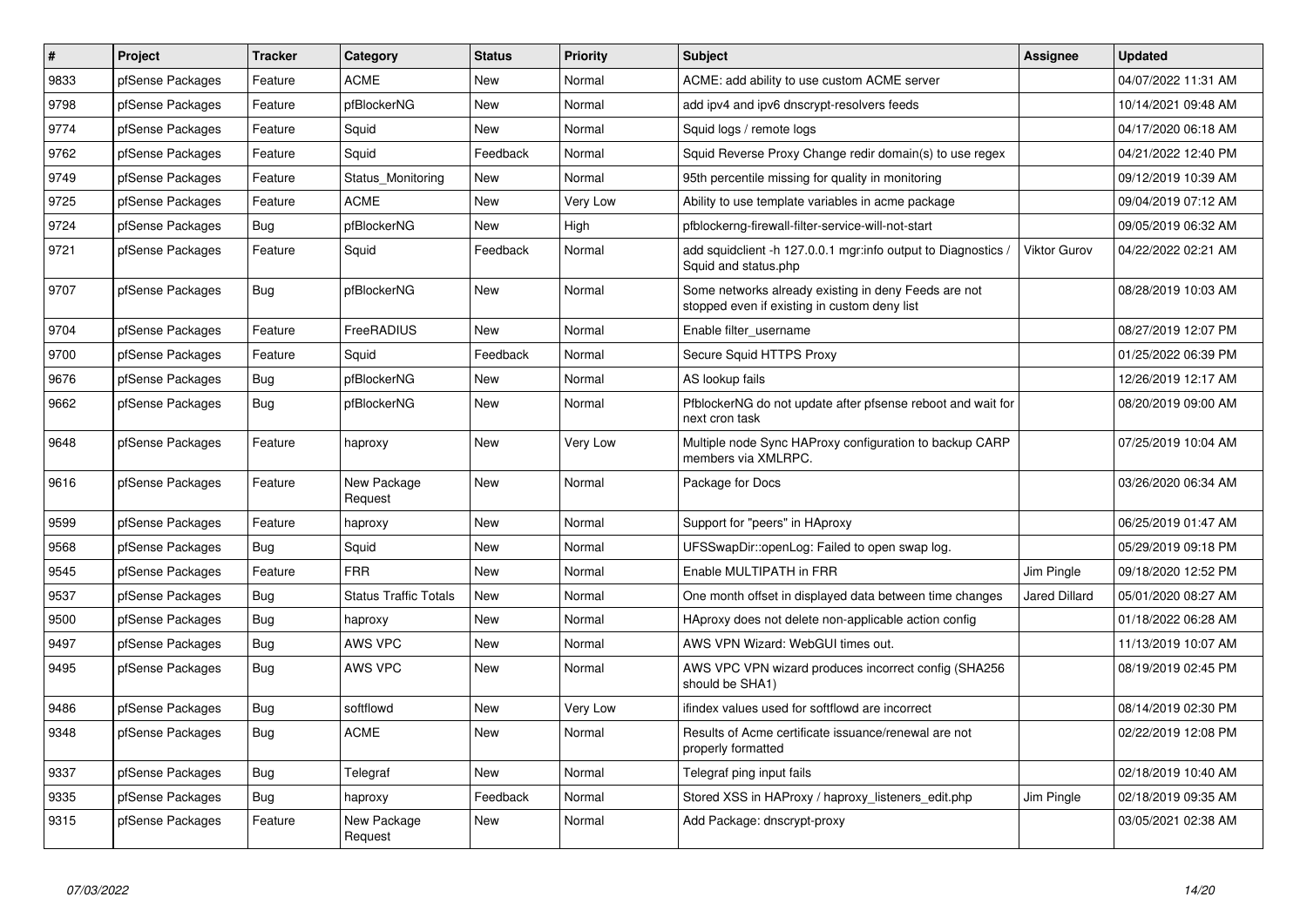| $\#$ | <b>Project</b>   | <b>Tracker</b> | Category                 | <b>Status</b> | Priority | <b>Subject</b>                                                                                      | <b>Assignee</b> | <b>Updated</b>      |
|------|------------------|----------------|--------------------------|---------------|----------|-----------------------------------------------------------------------------------------------------|-----------------|---------------------|
| 9299 | pfSense Packages | Feature        | <b>ACME</b>              | <b>New</b>    | Normal   | ACME package: Automate add/remove firewall rule for port<br>forwarding                              |                 | 01/30/2019 10:09 PM |
| 9289 | pfSense Packages | Feature        | Snort                    | <b>New</b>    | Normal   | Snort enable react                                                                                  |                 | 03/16/2019 09:04 PM |
| 9286 | pfSense Packages | <b>Bug</b>     | squidquard               | <b>New</b>    | Normal   | squidGuard - Unable to change IP for sgerror.php URL in<br>configuration                            |                 | 11/13/2019 10:07 AM |
| 9261 | pfSense Packages | <b>Bug</b>     | haproxy                  | <b>New</b>    | Normal   | haproxy GUI failure                                                                                 |                 | 01/08/2019 12:41 PM |
| 9247 | pfSense Packages | Bug            | haproxy                  | New           | Low      | HAProxy multiple server selection on stats pages doesn't<br>work                                    |                 | 01/02/2019 04:44 PM |
| 9238 | pfSense Packages | Feature        | New Package<br>Request   | New           | Normal   | Add support for Zerotier                                                                            |                 | 05/17/2021 01:58 PM |
| 9229 | pfSense Packages | Bug            | Tinc                     | <b>New</b>    | Normal   | Tinc package: no way of specifying multiple critical<br>configuration parameters from web interface |                 | 08/13/2019 09:25 AM |
| 9200 | pfSense Packages | Todo           | <b>ACME</b>              | <b>New</b>    | Normal   | Add DNS support for Google domain to Acme manager                                                   | Jim Pingle      | 02/15/2022 03:16 AM |
| 9143 | pfSense Packages | Bug            | ntop                     | <b>New</b>    | Normal   | ntopng not displaying values in historical correctly                                                |                 | 11/22/2018 07:24 AM |
| 9141 | pfSense Packages | Feature        | <b>FRR</b>               | New           | Very Low | FRR xmlrpc                                                                                          | Jim Pingle      | 11/26/2018 07:49 AM |
| 9139 | pfSense Packages | Bug            | Telegraf                 | <b>New</b>    | Normal   | telegraf: add ping for default gateway(s)                                                           |                 | 05/21/2020 04:23 PM |
| 9138 | pfSense Packages | Bug            | Telegraf                 | <b>New</b>    | Normal   | telegraf: add section for custom config lines                                                       |                 | 02/18/2019 03:36 PM |
| 9085 | pfSense Packages | Feature        | OpenVPN Client<br>Export | <b>New</b>    | Low      | OpenVPN connect/disconnect scripts                                                                  |                 | 08/13/2019 09:15 AM |
| 9079 | pfSense Packages | Bug            | ntop                     | <b>New</b>    | Normal   | High CPU usage of ntopng even during IDLE and no<br>network traffic                                 |                 | 12/16/2018 02:40 PM |
| 9077 | pfSense Packages | Feature        | haproxy                  | <b>New</b>    | Normal   | haproxy UI: Add seperator lines                                                                     |                 | 10/29/2018 06:06 AM |
| 9046 | pfSense Packages | Feature        | Telegraf                 | New           | High     | telegraf feature request                                                                            |                 | 02/18/2019 03:38 PM |
| 9044 | pfSense Packages | Feature        | New Package<br>Request   | New           | Normal   | <b>Add SoftEther</b>                                                                                |                 | 11/02/2019 10:51 AM |
| 9025 | pfSense Packages | Bug            | squidguard               | New           | Normal   | SquidGard + Target categories                                                                       |                 | 10/08/2018 01:00 AM |
| 9012 | pfSense Packages | Bug            | Squid                    | <b>New</b>    | Very Low | Captive Portal authentication in Squid Proxy Server does<br>not work                                |                 | 10/12/2019 05:06 AM |
| 8985 | pfSense Packages | Feature        | Suricata                 | <b>New</b>    | Normal   | Suricata: allow configuration for external/internal additional<br>storage                           |                 | 11/13/2019 10:07 AM |
| 8982 | pfSense Packages | Feature        | haproxy                  | New           | Normal   | HAproxy ACL support for map in configuration UI                                                     |                 | 06/25/2019 01:49 AM |
| 8909 | pfSense Packages | <b>Bug</b>     | Tinc                     | <b>New</b>    | Normal   | tinc package makes /rc.newwanip looping forever                                                     |                 | 08/13/2019 09:25 AM |
| 8902 | pfSense Packages | <b>Bug</b>     | haproxy                  | <b>New</b>    | Normal   | HAproxy package not use custom DNS for lookup on apply<br>new config                                |                 | 09/16/2018 08:16 AM |
| 8869 | pfSense Packages | Feature        | haproxy                  | New           | Normal   | HAproxy should use RFC 7919 DH parameter files                                                      |                 | 10/17/2018 10:46 AM |
| 8836 | pfSense Packages | Feature        | FreeRADIUS               | <b>New</b>    | Normal   | Define Idap group vlan assignment in users file                                                     |                 | 08/26/2018 07:53 AM |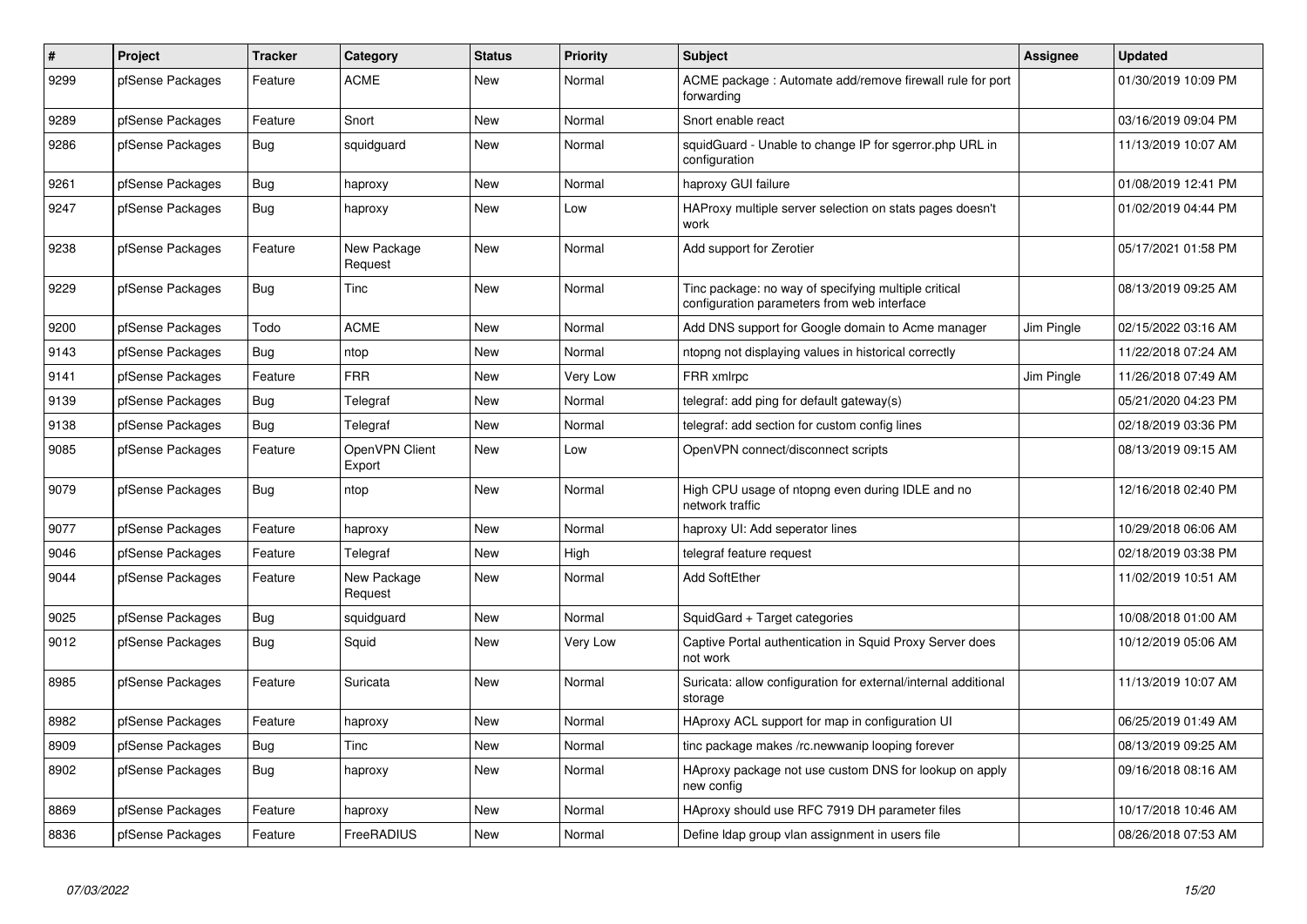| #    | Project          | <b>Tracker</b> | Category               | <b>Status</b> | <b>Priority</b> | Subject                                                                                                                                    | <b>Assignee</b> | <b>Updated</b>      |
|------|------------------|----------------|------------------------|---------------|-----------------|--------------------------------------------------------------------------------------------------------------------------------------------|-----------------|---------------------|
| 8827 | pfSense Packages | <b>Bug</b>     | squidguard             | New           | Normal          | Squidguard: ACL redirect modes 'redirect' and 'err page'<br>send unresolvable URLs to the client.                                          | Viktor Gurov    | 12/21/2021 05:49 AM |
| 8769 | pfSense Packages | Feature        | FreeRADIUS             | New           | Normal          | Allow FreeRADIUS users to change their own Passwords<br>and Pins                                                                           |                 | 10/11/2018 11:34 AM |
| 8752 | pfSense Packages | Bug            | squidguard             | <b>New</b>    | Normal          | For SquidGuard in "Common ACL" menu "Target Rules<br>List" "access" option always stays with default value '---' for<br>my Target category |                 | 08/06/2018 05:53 AM |
| 8705 | pfSense Packages | <b>Bug</b>     | syslog-ng              | <b>New</b>    | Normal          | Syslog-NG error in latest snapshot                                                                                                         |                 | 07/27/2018 10:17 AM |
| 8589 | pfSense Packages | <b>Bug</b>     | FreeRADIUS             | New           | Normal          | FreeRadius 0.15.5_2 ignoring tunnelled-reply=no                                                                                            |                 | 02/18/2019 03:40 PM |
| 8560 | pfSense Packages | Bug            | <b>ACME</b>            | New           | Normal          | ACME: can't update DNS records in DNSMadeEasy registar<br>for several domains with different API keys/ids                                  |                 | 06/08/2018 01:28 PM |
| 8547 | pfSense Packages | Feature        | New Package<br>Request | New           | Normal          | fwknop Port Knocking Package                                                                                                               |                 | 02/08/2021 12:17 PM |
| 8517 | pfSense Packages | Feature        | New Package<br>Request | New           | Normal          | OpenConnect client                                                                                                                         |                 | 08/13/2019 10:01 AM |
| 8516 | pfSense Packages | Bug            | FreeRADIUS             | <b>New</b>    | Normal          | FreeRADIUS requires settings re-saved after pfSense<br>upgrade                                                                             | Jim Pingle      | 12/31/2021 05:58 PM |
| 8513 | pfSense Packages | Bug            | FreeRADIUS             | <b>New</b>    | High            | Freeradius 3.x Idap problem                                                                                                                |                 | 02/18/2019 05:22 PM |
| 8454 | pfSense Packages | Bug            | arpwatch               | New           | Very Low        | Arpwatch package break email notifications from other<br>sources                                                                           |                 | 06/23/2022 07:49 PM |
| 8438 | pfSense Packages | <b>Bug</b>     | haproxy                | New           | High            | haproxy: can't use ACL for cert with http-response actions                                                                                 |                 | 05/24/2018 01:12 PM |
| 8315 | pfSense Packages | <b>Bug</b>     | Mail report            | Feedback      | Normal          | Mail Report mail report send() behavior different than<br>notify_via_smtp()                                                                | Jim Pingle      | 09/24/2019 10:12 AM |
| 8295 | pfSense Packages | Bug            | syslog-ng              | <b>New</b>    | Normal          | syslog-ng logrotates tls files                                                                                                             |                 | 02/14/2018 06:12 AM |
| 8279 | pfSense Packages | Feature        | pfBlockerNG            | New           | Normal          | Consider adding a new option to the Rule Order                                                                                             |                 | 08/20/2019 09:00 AM |
| 8264 | pfSense Packages | <b>Bug</b>     | FreeRADIUS             | New           | Normal          | Radiusd restart on WAN change results in freeradius not<br>running (and possible solution)                                                 |                 | 04/21/2022 12:39 PM |
| 8251 | pfSense Packages | Bug            | FreeRADIUS             | Feedback      | Normal          | Captiveportal + FreeRadius "Last activity" resets to Session<br>start                                                                      |                 | 08/13/2019 11:10 AM |
| 8232 | pfSense Packages | Feature        | haproxy                | New           | Normal          | different ssl options based on the sni name                                                                                                |                 | 01/30/2019 10:36 AM |
| 8230 | pfSense Packages | Feature        | Telegraf               | New           | Normal          | telegraf automatic input plugins configuration for enabled<br>pfsense package                                                              |                 | 02/18/2019 05:23 PM |
| 8229 | pfSense Packages | <b>Bug</b>     | syslog-ng              | New           | Normal          | syslog-ng stops parsing logs after logrotate run                                                                                           |                 | 01/26/2018 12:00 PM |
| 8224 | pfSense Packages | Feature        | FreeRADIUS             | New           | Normal          | Add "OU" field to FreeRADIUS page                                                                                                          |                 | 02/21/2018 12:53 AM |
| 8216 | pfSense Packages | Feature        | Telegraf               | New           | Normal          | Add prometheus output for telegraf                                                                                                         |                 | 09/09/2020 05:33 AM |
| 8213 | pfSense Packages | Bug            | haproxy                | New           | Normal          | acl src file not populated from alias                                                                                                      |                 | 12/21/2017 02:02 PM |
| 8199 | pfSense Packages | Feature        | <b>BIND</b>            | New           | Normal          | Support reordering and/or sort alphabetically across BIND<br>package                                                                       |                 | 12/12/2017 02:05 AM |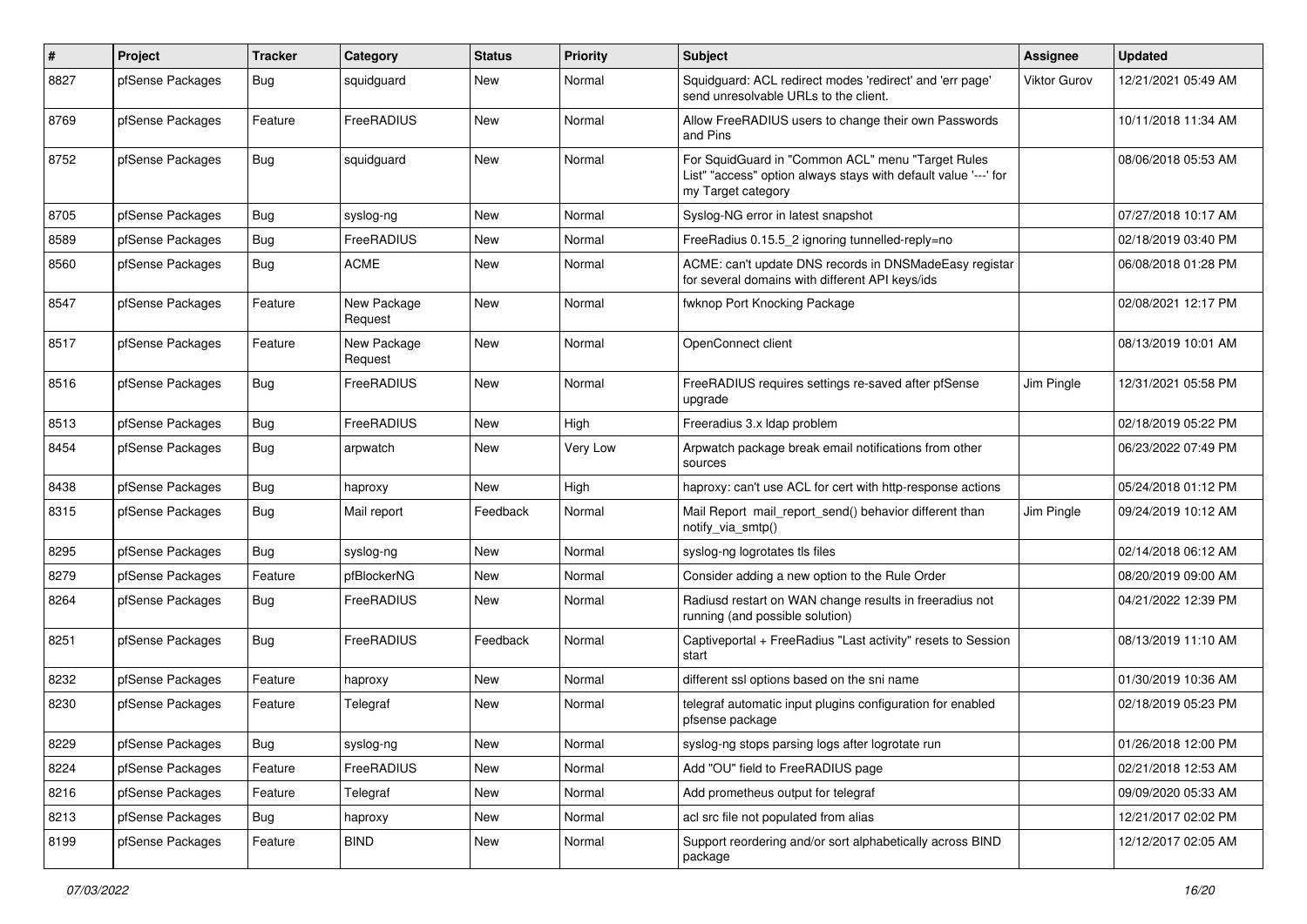| $\pmb{\#}$ | Project          | <b>Tracker</b> | Category                 | <b>Status</b> | <b>Priority</b> | <b>Subject</b>                                                                                                                     | <b>Assignee</b> | <b>Updated</b>      |
|------------|------------------|----------------|--------------------------|---------------|-----------------|------------------------------------------------------------------------------------------------------------------------------------|-----------------|---------------------|
| 8197       | pfSense Packages | <b>Bug</b>     | <b>BIND</b>              | New           | Normal          | BIND UI fails to properly update zone with inline DNSSEC<br>signing enabled                                                        |                 | 02/18/2019 05:23 PM |
| 8180       | pfSense Packages | <b>Bug</b>     | syslog-ng                | New           | Normal          | syslog-ng default log file                                                                                                         |                 | 01/16/2018 12:53 PM |
| 8161       | pfSense Packages | Feature        | FreeRADIUS               | New           | Very Low        | Add virtual server support to FreeRadius                                                                                           |                 | 12/05/2017 01:57 PM |
| 8148       | pfSense Packages | Feature        | OpenVPN Client<br>Export | <b>New</b>    | Very Low        | OpenVPN - Output Windows Client .MSI Installer for GPO<br>deployment                                                               |                 | 11/30/2017 01:24 PM |
| 8146       | pfSense Packages | Feature        | <b>BIND</b>              | New           | Normal          | Zone Domain Records more powerfull for BIND Zones                                                                                  |                 | 08/13/2019 09:39 AM |
| 8121       | pfSense Packages | Feature        | haproxy                  | New           | Normal          | haproxy, allow to generate backends even they don't seem<br>to be used                                                             |                 | 11/23/2017 04:04 AM |
| 8099       | pfSense Packages | Feature        | Telegraf                 | <b>New</b>    | Normal          | Add more configuration flexibility to Telegraf                                                                                     |                 | 08/13/2019 09:39 AM |
| 8031       | pfSense Packages | Feature        | FreeRADIUS               | New           | Normal          | FreeRADIUS copy entry function                                                                                                     |                 | 08/16/2019 01:01 PM |
| 7954       | pfSense Packages | Bug            | Squid                    | Confirmed     | Normal          | Package upgrade/reinstall gets stuck on deinstall if the<br>package-provided service is not running                                |                 | 10/18/2017 12:04 PM |
| 7903       | pfSense Packages | Feature        | New Package<br>Request   | New           | Normal          | Duo ssh package                                                                                                                    |                 | 01/16/2021 12:44 AM |
| 7902       | pfSense Packages | Feature        | OpenVPN Client<br>Export | <b>New</b>    | Low             | allow vpn client export of other to be a blank field                                                                               |                 | 08/19/2019 03:33 PM |
| 7797       | pfSense Packages | Bug            | Squid                    | Feedback      | Normal          | Squid Reverse Proxy alternating between destinations                                                                               |                 | 04/21/2022 12:40 PM |
| 7699       | pfSense Packages | Feature        | OpenVPN Client<br>Export | New           | Normal          | OpenVPN Client Export - Default Gateway                                                                                            |                 | 08/19/2019 03:32 PM |
| 7691       | pfSense Packages | Feature        | Squid                    | <b>New</b>    | Normal          | Allow for custom icap services for squid                                                                                           |                 | 08/24/2017 03:16 AM |
| 7686       | pfSense Packages | Feature        | haproxy                  | New           | Normal          | Add option in HAProxy to configure SSL defaults based on<br>the Mozilla SSL Configuration Generator                                |                 | 08/16/2019 01:09 PM |
| 7683       | pfSense Packages | Feature        | New Package<br>Request   | <b>New</b>    | Low             | Splunk Universal Forwarder Package                                                                                                 |                 | 08/19/2019 02:54 PM |
| 7608       | pfSense Packages | Feature        | FreeRADIUS               | New           | Very Low        | Captive Portal amount of traffic Account + Free<br>Radius+Mysgl                                                                    |                 | 05/28/2017 09:08 AM |
| 7535       | pfSense Packages | Feature        | Snort                    | New           | Normal          | Snort messages filling System / General. Should have its<br>own log.                                                               |                 | 02/18/2019 05:29 PM |
| 7462       | pfSense Packages | Bug            | haproxy                  | New           | Normal          | HAproxy not rebinding properly after WAN DHCP IP change                                                                            |                 | 01/11/2018 09:15 AM |
| 7453       | pfSense Packages | <b>Bug</b>     | <b>ACME</b>              | New           | Normal          | DNS-ovh need to save or display consumer key                                                                                       |                 | 04/06/2017 10:54 AM |
| 7449       | pfSense Packages | Feature        | OpenVPN Client<br>Export | New           | Normal          | feature request for openvpn-client-export package, add the<br>support for openvpn up and down script, for mapping<br>network drive |                 | 08/06/2019 05:06 PM |
| 7414       | pfSense Packages | Feature        | Snort                    | New           | Normal          | snort needs automated refresh on ip change                                                                                         |                 | 08/20/2019 08:55 AM |
| 7411       | pfSense Packages | Todo           | ladvd                    | New           | Low             | LADVD Devices not wide enough                                                                                                      |                 | 10/22/2017 05:04 AM |
| 7403       | pfSense Packages | Bug            | FreeRADIUS               | New           | Normal          | Captive Portal + freeradius2 + MySQL problems with<br>German Umlaut                                                                |                 | 03/17/2017 09:12 AM |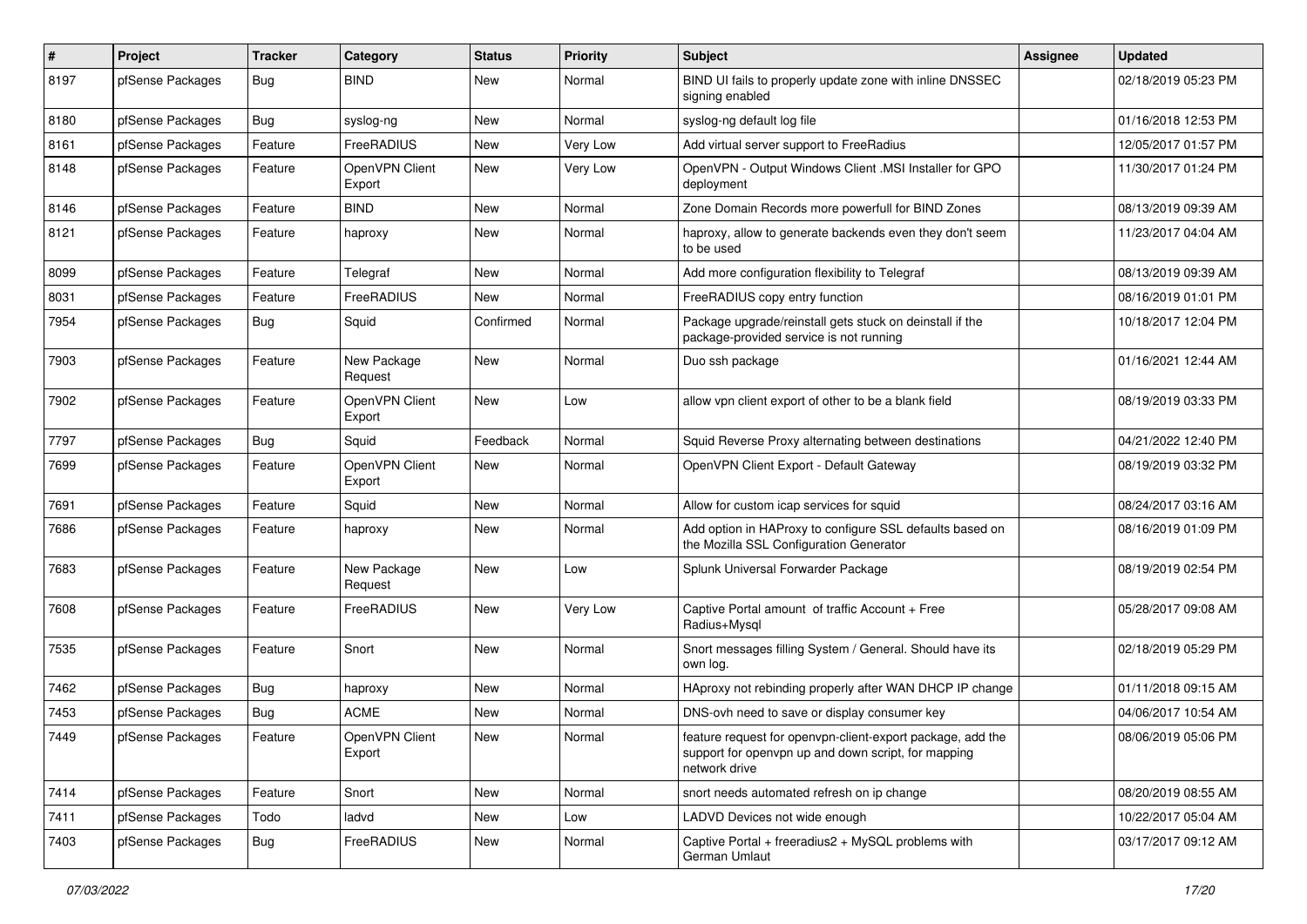| $\pmb{\#}$ | Project          | <b>Tracker</b> | Category                     | <b>Status</b> | <b>Priority</b> | <b>Subject</b>                                                                | <b>Assignee</b>       | <b>Updated</b>      |
|------------|------------------|----------------|------------------------------|---------------|-----------------|-------------------------------------------------------------------------------|-----------------------|---------------------|
| 7388       | pfSense Packages | <b>Bug</b>     | Suricata                     | New           | High            | Suricata does not property recognize MTU for PPPOE<br>interfaces              |                       | 03/15/2017 05:17 AM |
| 7367       | pfSense Packages | Feature        | Squid                        | New           | Normal          | Wizard for Squid                                                              |                       | 03/14/2017 01:59 PM |
| 7267       | pfSense Packages | Bug            | <b>Status Traffic Totals</b> | <b>New</b>    | Normal          | Status Traffic Totals - Stacked Bar - Scale not high enough                   | Jared Dillard         | 11/18/2020 07:38 AM |
| 7039       | pfSense Packages | Bug            | haproxy                      | Feedback      | Normal          | HAProxy backend configuration does not handle<br>intermediate CAs properly    |                       | 04/21/2022 12:40 PM |
| 7000       | pfSense Packages | Feature        | ntop                         | New           | Normal          | ntopng historical data needs to be reworked                                   |                       | 01/14/2017 09:20 AM |
| 6988       | pfSense Packages | Bug            | Snort                        | New           | High            | SNORT Package PHP memory error                                                |                       | 06/28/2018 10:00 PM |
| 6964       | pfSense Packages | Bug            | Suricata                     | Feedback      | Normal          | Host OS Policy Assignment broken when using "Import" or<br>"Aliases" buttons  | <b>Viktor Gurov</b>   | 08/20/2021 07:52 AM |
| 6861       | pfSense Packages | Bug            | haproxy                      | New           | Normal          | Ha-Proxy duplicated backend used in place of original<br>backend              |                       | 02/18/2019 05:30 PM |
| 6831       | pfSense Packages | Feature        | Snort                        | <b>New</b>    | Normal          | Snort does not support aliases containing FQDN                                |                       | 07/11/2020 12:51 PM |
| 6789       | pfSense Packages | Feature        | Squid                        | New           | Normal          | disgest Idap auth                                                             |                       | 08/13/2019 09:57 AM |
| 6784       | pfSense Packages | Bug            | haproxy                      | New           | Normal          | HAProxy version .48 will not use URL Table Alias for front<br>end listener    |                       | 02/18/2019 05:32 PM |
| 6752       | pfSense Packages | Todo           | <b>Status Traffic Totals</b> | <b>New</b>    | Low             | Traffic Totals Data Summary Graph                                             | <b>Jared Dillard</b>  | 11/08/2017 08:58 AM |
| 6651       | pfSense Packages | Feature        | <b>FRR</b>                   | Feedback      | Normal          | Loopback interfaces                                                           | Christian<br>McDonald | 12/25/2021 02:42 PM |
| 6555       | pfSense Packages | Feature        | New Package<br>Request       | New           | Normal          | Support IEEE 1588                                                             |                       | 08/13/2019 01:40 PM |
| 6521       | pfSense Packages | Bug            | squidguard                   | <b>New</b>    | Normal          | pfsense 2.3.1 squidguard -> Groups ACL -> Target Rules<br>List missing        |                       | 06/25/2016 10:49 PM |
| 6471       | pfSense Packages | Bug            | squidguard                   | New           | Normal          | pfsense 2.3.1 squidguard -> common ACL -> Target Rules<br>List missing        |                       | 06/08/2016 06:22 PM |
| 6470       | pfSense Packages | Feature        | New Package<br>Request       | <b>New</b>    | Normal          | CloudFlare Integration Module                                                 |                       | 08/13/2019 01:23 PM |
| 6176       | pfSense Packages | Feature        | OpenVPN Client<br>Export     | <b>New</b>    | Normal          | Privilege for OpenVPN Client Export                                           |                       | 10/05/2020 07:33 AM |
| 6083       | pfSense Packages | Bug            | Squid                        | New           | Normal          | Suqid Realtime Monitor / Squid Cache Table not diplaying<br>correctly         |                       | 12/06/2016 07:25 AM |
| 6023       | pfSense Packages | <b>Bug</b>     | Suricata                     | New           | Low             | Traffic Shaper (pfsense 2.3) Suricata V3.0 Inline Mode<br>Operation           | Luiz Souza            | 04/15/2016 05:59 AM |
| 6022       | pfSense Packages | Feature        | New Package<br>Request       | <b>New</b>    | Normal          | Consider MLVPN for bonded VPN                                                 |                       | 01/30/2021 05:24 PM |
| 5751       | pfSense Packages | <b>Bug</b>     | squidguard                   | New           | Normal          | SquidGuard target categories not saved when long "Domain<br>List" is provided |                       | 01/10/2016 08:55 AM |
| 5646       | pfSense Packages | Feature        | Squid                        | New           | Normal          | Squid3 package Authentication Method: Kerberos/AD                             |                       | 02/18/2019 05:34 PM |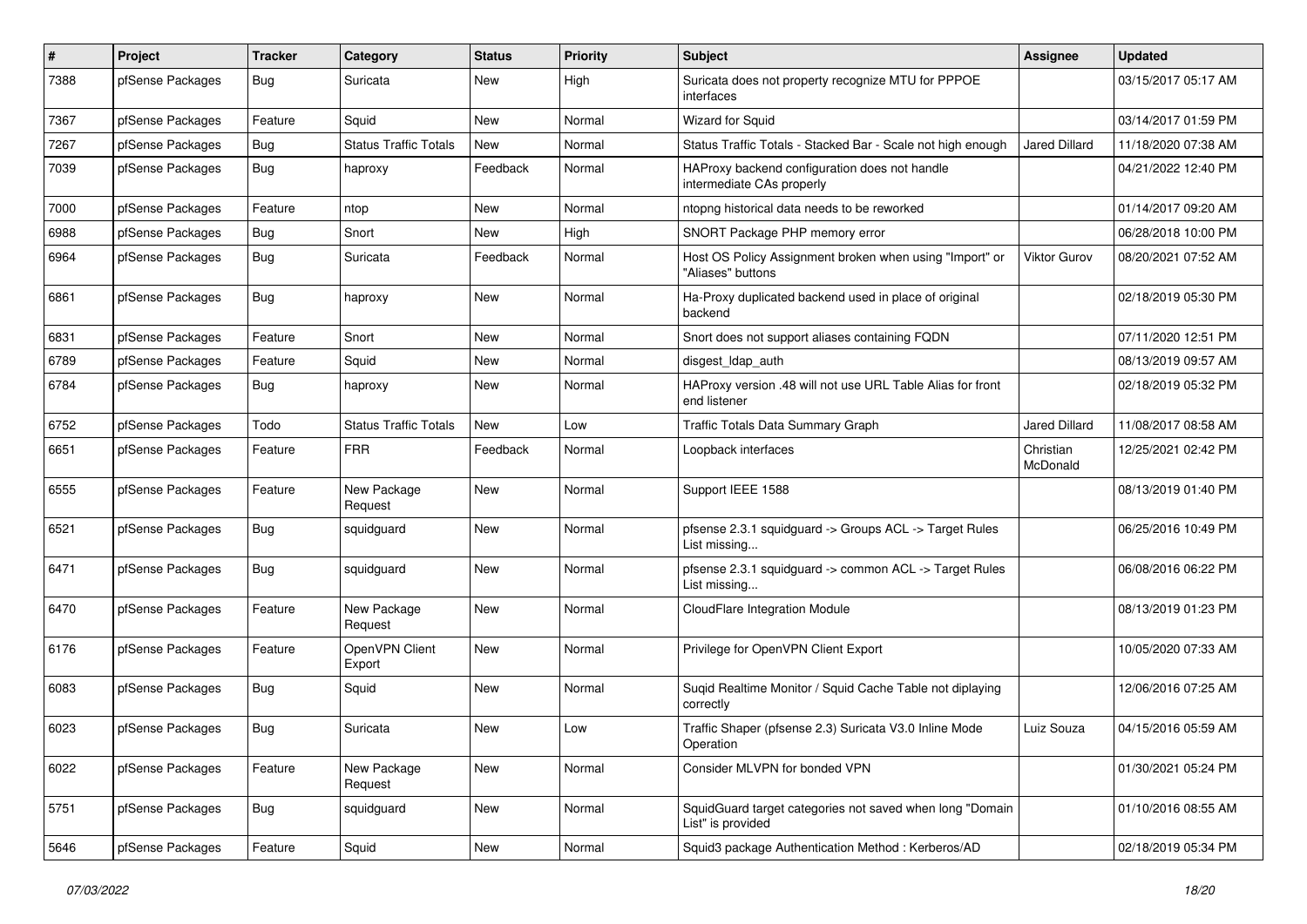| $\sharp$ | Project          | <b>Tracker</b>     | Category                   | <b>Status</b>                 | <b>Priority</b> | Subject                                                                                        | Assignee              | <b>Updated</b>      |
|----------|------------------|--------------------|----------------------------|-------------------------------|-----------------|------------------------------------------------------------------------------------------------|-----------------------|---------------------|
| 5174     | pfSense Packages | Feature            | <b>NRPE</b>                | New                           | Normal          | nrpe: check sensors doesnt work, missing Imsensors                                             |                       | 11/15/2015 12:49 AM |
| 4928     | pfSense Packages | Feature            | squidguard                 | New                           | Normal          | Surftool - New Package to turn squidguard groups(/acls) on<br>or off                           |                       | 08/13/2019 09:57 AM |
| 4506     | pfSense Packages | Feature            | FreeRADIUS                 | <b>New</b>                    | Normal          | FreeRADIUS groups/hunt groups                                                                  |                       | 03/10/2015 08:51 PM |
| 4503     | pfSense Packages | Feature            | New Package<br>Request     | <b>New</b>                    | Normal          | GNUGateKeeper H.323 Proxy Package                                                              |                       | 08/27/2019 02:54 AM |
| 4088     | pfSense Packages | Bug                | squidguard                 | Feedback                      | Normal          | Buggy squidgurd config file is created                                                         | Viktor Gurov          | 01/28/2021 10:01 AM |
| 3962     | pfSense Packages | <b>Bug</b>         | ladvd                      | Confirmed                     | Normal          | LADVD interface handling issues with lagg and bridge                                           |                       | 12/05/2016 01:59 PM |
| 3424     | pfSense Packages | Feature            | New Package<br>Request     | New                           | Normal          | <b>SCEP</b> server                                                                             |                       | 08/13/2019 10:02 AM |
| 1620     | pfSense Packages | Bug                | Squid                      | New                           | Normal          | Can't use transparent proxy when using bridge.                                                 |                       | 10/07/2021 04:19 AM |
| 13331    | pfSense Docs     | New Content        | Packages                   | New                           | Normal          | adding documents for RIP routing protocol                                                      |                       | 07/02/2022 02:28 PM |
| 13311    | pfSense Docs     | <b>New Content</b> | Troubleshooting            | <b>New</b>                    | High            | Add troubleshooting tips for ZFS boot issues                                                   |                       | 06/28/2022 11:04 AM |
| 13291    | pfSense Docs     | Todo               | Configuration              | New                           | Low             | Notification documentation                                                                     |                       | 06/21/2022 10:22 AM |
| 13270    | pfSense Docs     | New Content        | <b>OpenVPN</b>             | <b>Pull Request</b><br>Review | Normal          | OpenVPN client gateway is incorrect when the server does<br>not push routes                    | Marcos<br>Mendoza     | 06/26/2022 12:54 PM |
| 13236    | pfSense Docs     | Todo               | Products                   | New                           | Normal          | Document link speed limitations with igc and ix on<br>6100/4100                                |                       | 05/31/2022 05:53 PM |
| 13229    | pfSense Docs     | Todo               | <b>Captive Portal</b>      | Feedback                      | Normal          | Update documentation for IPFW to PF transition for Limiters<br>and Captive Portal              | Jim Pingle            | 05/27/2022 03:04 PM |
| 13223    | pfSense Docs     | New Content        | Routing / Gateways         | Feedback                      | Normal          | Document new gateway state killing behavior                                                    | Jim Pingle            | 05/27/2022 01:59 PM |
| 13211    | pfSense Docs     | <b>New Content</b> | <b>OpenVPN</b>             | Feedback                      | Normal          | OpenVPN DCO Documentation                                                                      | Jim Pingle            | 06/15/2022 10:42 AM |
| 13205    | pfSense Docs     | New Content        | Backup / Restore           | Feedback                      | Normal          | <b>ZFS Boot Environment documentation</b>                                                      | Christian<br>McDonald | 05/31/2022 10:55 AM |
| 13187    | pfSense Docs     | Correction         | Virtualization             | <b>New</b>                    | Normal          | Azure Frequently asked questions                                                               |                       | 07/01/2022 07:21 AM |
| 13108    | pfSense Docs     | Todo               | Installation /<br>Upgrades | New                           | Normal          | ZFS filesystem implications                                                                    | Jim Pingle            | 04/27/2022 03:18 PM |
| 13020    | pfSense Docs     | Todo               | <b>Firewall Rules</b>      | New                           | Normal          | easyrule command documentation should document<br>permissible wildcards                        | Jim Pingle            | 04/04/2022 08:01 AM |
| 13016    | pfSense Docs     | <b>New Content</b> | Virtualization             | New                           | Normal          | Workaround for bandwith issues since 2.6 when installed in<br>Hyper-V                          |                       | 04/01/2022 01:06 PM |
| 12980    | pfSense Docs     | Todo               | OpenVPN                    | Feedback                      | Normal          | Add warnings against OpenVPN Shared Key mode                                                   | Jim Pingle            | 03/24/2022 02:11 PM |
| 12978    | pfSense Docs     | Correction         | Monitoring                 | New                           | Normal          | Correction to iftop section of Monitoring Bandwidth Usage                                      | Jim Pingle            | 03/23/2022 11:18 AM |
| 12883    | pfSense Docs     | Todo               | <b>DNS</b>                 | New                           | Normal          | Feedback on Services - DNS Resolver - Host Overrides                                           |                       | 02/28/2022 07:54 PM |
| 12861    | pfSense Docs     | Correction         | Hardware                   | New                           | Normal          | pfSense hardware tuning guide references obsolete<br>interface loader variable & buffer limits |                       | 02/23/2022 05:31 PM |
| 12805    | pfSense Docs     | <b>New Content</b> | General                    | New                           | Very Low        | Add documentation about what triggers a notfication                                            |                       | 02/15/2022 05:10 PM |